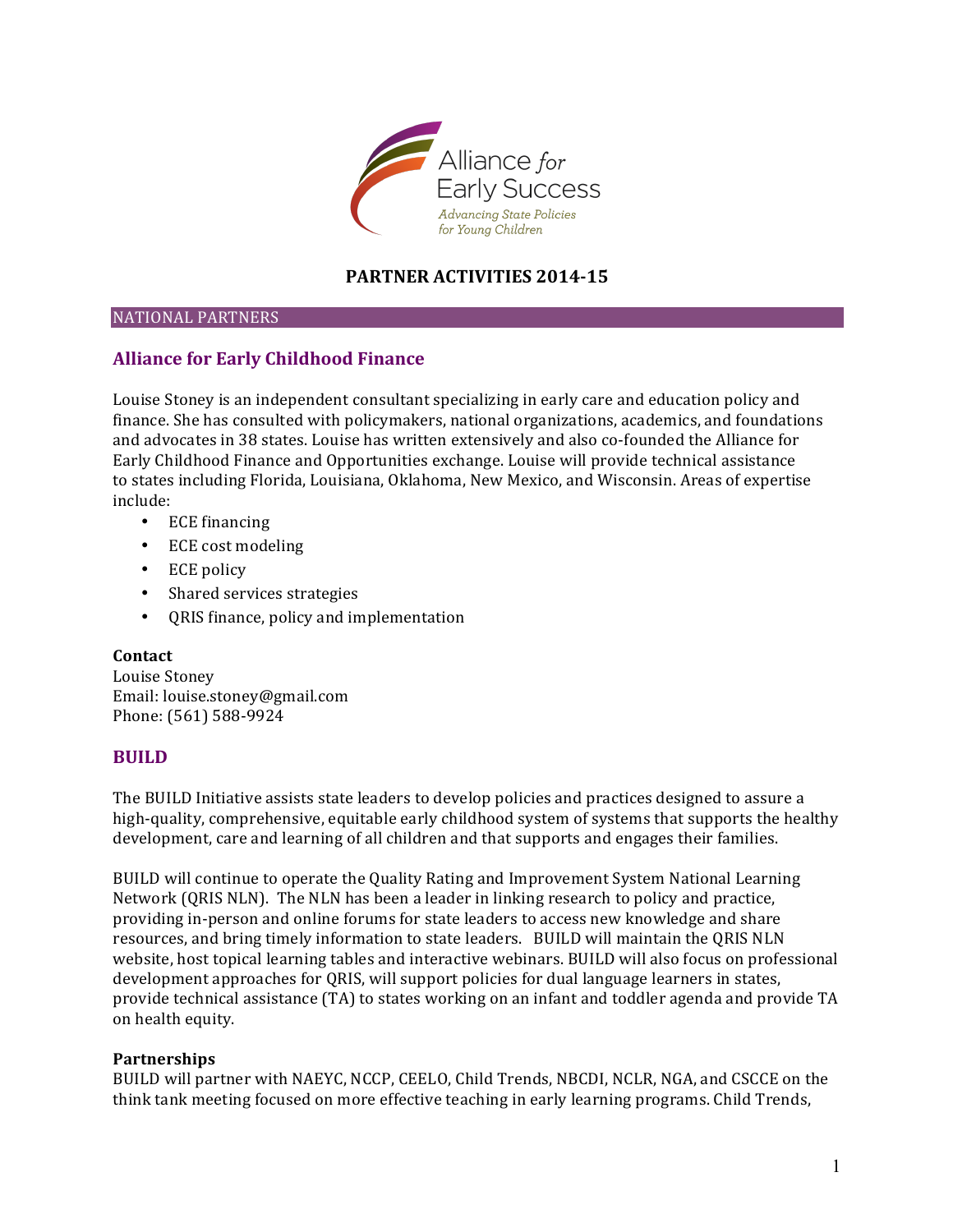NAEYC, NCCP, NBCDI, Louise Stoney, and NGA will be partners on re-conceptualizing QRIS. NCLR will be a partner on the dual language learner work. Ounce of Prevention, ZERO TO THREE, and NGA will work with them to advance state infant-toddler policies.

### **Contacts**

Gerry Cobb, State Services Director Email: gerrycobb@live.com Phone: (571) 319-0256

ORIS NLN: Debi Mathias, Director, QRIS National Learning Network Email: dmathias@buildinitiative.org Phone: (570) 238-7775

# **Center for Law and Social Policy (CLASP)**

CLASP develops and advocates for policies at the federal, state and local levels that improve the lives of low-income people. CLASP focuses on policies that strengthen families and create pathways' to education and work. Through careful research and analysis and effective advocacy, CLASP develops and promotes new ideas, mobilize others, and directly assist governments and advocates to put in place successful strategies that deliver results that matter to people across America.

CLASP will work in four policy areas: early learning, child care subsidy policies, parent engagement and mental health/maternal depression. They will support states in addressing federal early learning opportunities, in supporting effective infant and toddler policies and improve child care. They will partner with NCCP in support of effective and authentic parent engagement, particularly for children ages 0-3. New work will explore opportunities to address maternal depression through the ACA. In addition, CLASP will continue to provide crucial rapid response and TA to the Alliance network and all states.

### **Partnerships**

CLASP will partner with BUILD, Zero to Three, and Washington State on improved infant/toddler policies; and with NCCP, Maine, Florida, Oregon, Oklahoma on parent engagement policy. CLASP will provide TA to the Children's Alliance (WA), Children's Institute (OR), Children Now (CA), Clayton Early Learning (CO), and the NM Early Childhood Development Partnership

## **Contacts**

Hannah Matthews, Director, Child Care and Early Education Email: hmatthews@clasp.org Phone: (202) 906-8006

Christine Johnson-Staub, Senior Policy Analyst Email: cjohnsonstaub@clasp.org Phone: (202) 906-8005

# **Center for the Study of Child Care Employment (CSCCE)**

The CSCCE at UC-Berkeley conducts cutting-edge research and proposes policy solutions aimed at improving how our nation prepares, supports and rewards the early care and education workforce to ensure young children's optimal development. CSCCE created the Early Childhood Higher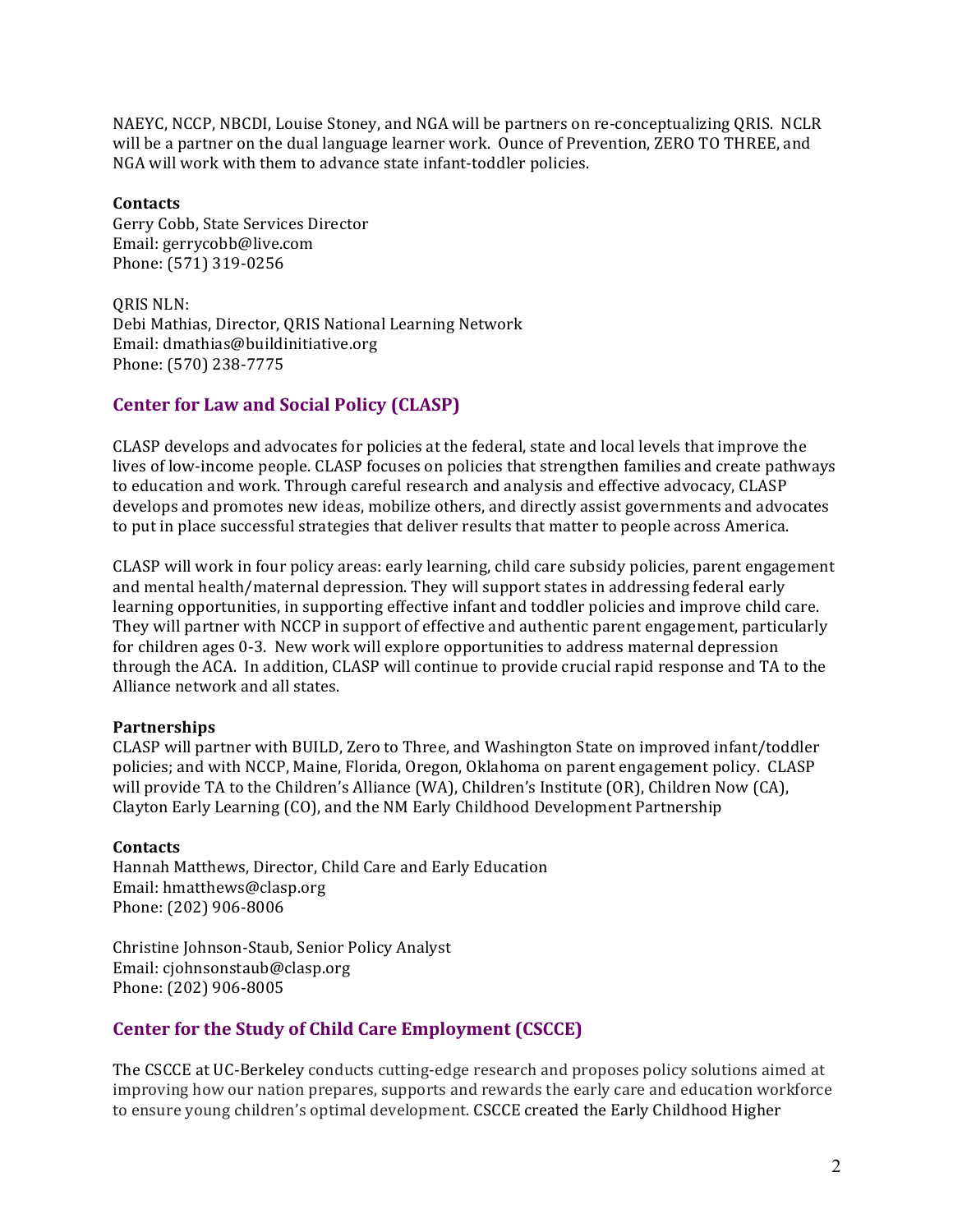Education Inventory (the Inventory) to help policymakers and other stakeholders develop a more coordinated'and'comprehensive'professional'preparation'system'for'the'ECE'workforce'by'better' understanding the landscape of higher education offerings, clinical experiences, and faculty for early care and education practitioners. CSCCE will publish the major cross-state findings, and their state and national policy implications. Child Trends is partnering with CSCCE on the dissemination of the publication to policy makers, and higher education and early care and education stakeholders through its internal communications network.

## **Partnerships**

CSCCE will remain active in the Early Childhood Data Collaborative (ECDC), and work with Child Trends on dissemination of the Early Childhood Higher Education Inventories.

### **Contacts**

Marcy Whitebook, Director Email: mwhbk@berkeley.edu Phone: (501) 643-8293

Fran Kipnis, Researcher Email: frankipnis@berkeley.edu Phone: (510) 643-8293

## **Center on Enhancing Early Learning Outcomes (CEELO)**

The Center on Enhancing Early Learning Outcomes (CEELO) is a cooperative agreement funded by the U.S. Department of Education. CEELO is charged with providing technical assistance and resources to strengthen the capacity of State Education Agencies (SEAs) to lead sustained improvements in early learning opportunities and outcomes for children birth through third grade.

CEELO'will'bring'together'Alliance'partners'to'convene'a'"think'tank"'on'increasing'alignment'and' improving standards for teachers across all early learning sectors. CEELO will offer customized TA to 5-7 states on supporting effective implementation of high-quality pre-k. Also, CEELO will review and provide feedback on the mapping/gap analysis that the four Ready States (RI, MA, OR, and CA) are conducting. CEELO will serve as the liaison to the state education agency early learning offices for NAEYC's Effective Professional Development System project.

### **Partnerships**

CEELO is a partnership between NIEER, Education Development Center and the Council of Chief School Officers. CEELO will partner with BUILD, Rhode Island KIDS Count and NAEYC

### **Contacts**

Lori Connors-Tadros, Project Director Email: ltadros@nieer.org Phone: (703) 256-2266

Jana Martella, Project Director Email: jmartella@edc.org Phone: (202) 572-5311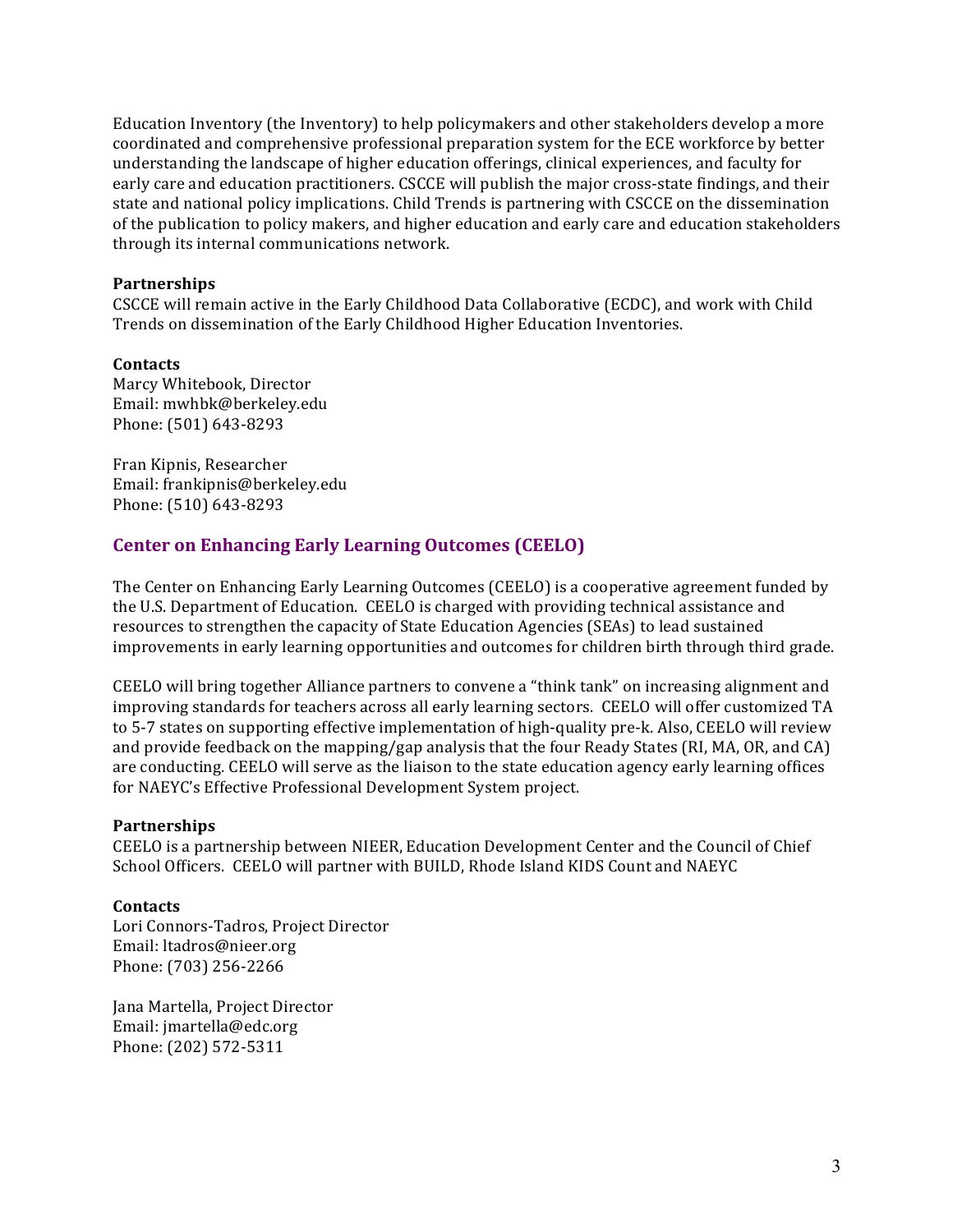# **Center on the Developing Child at Harvard University**

The Center on the Developing Child at Harvard is building, synthesizing and translating the science of early childhood development and its implications for policy and practice. As the Center describes, "Because science doesn't speak for itself in the public arena, the Center helps policymakers, civic leaders and practitioners make knowledge-based decisions about the allocation of finite resources' in'education, health'and human services by synthesizing findings from multiple fields of study, translating those findings into actionable concepts, and exploring new media forms to reach diverse audiences." The Center proposal addresses the dual goals of ongoing efforts to translate science and to push the field towards innovative new strategies to improve outcomes for young children' through the Frontiers of Innovation initiative.

The Center focus will include three main areas: hosting meetings of the National Scientific Council on the Developing Child (Council) and the National Forum on Early Childhood Policy and Programs (Forum), developing working papers, InBriefs, interactive products and videos that translate science and research for policy audiences, and advancing the work of the Frontiers of Innovation (FOI) initiative with state policymakers. Topics include executive function, resilience, children's mental health, and reward and motivation.

## **Partnerships**

The Center will continue to partner with NCSL, NGA, and Truepoint Center in the Frontiers of Innovation initiative and in disseminating research to policymakers. At the state level in Washington it will continue to partner with the Department of Early Learning and other state agencies and legislative leaders. Many partners are engaged in the Frontiers of Innovation initiative.

### **Contacts**

Al Race, Deputy Director Email: al\_race@harvard.edu Phone: (617) 495-4158

Jack Shonkoff, Director Email: jack\_shonkoff@harvard.edu Phone: (617) 496-1224

# **Child Care Aware (CCA)**

Child Care Aware® of America represents Child Care Resource and Referral agencies (CCR&Rs) across the country and promotes national and state policies to improve the quality and affordability of child care. Child Care Aware® of America will carry out a strategic planning process for the future of their advocacy on child care. They will develop a family advisory council to inform decisions by engaging existing leaders in the planning process. Child Care Aware® of America will continue their work in advancing child care policies in Louisiana and Maine.

### **Partnerships**

Child Care Aware will focus internally on the strategic plan but will reach out to organizations such as Child Trends, NCCP, NAEYC, NCLR, and ZTT regarding policy activities and potential partnerships.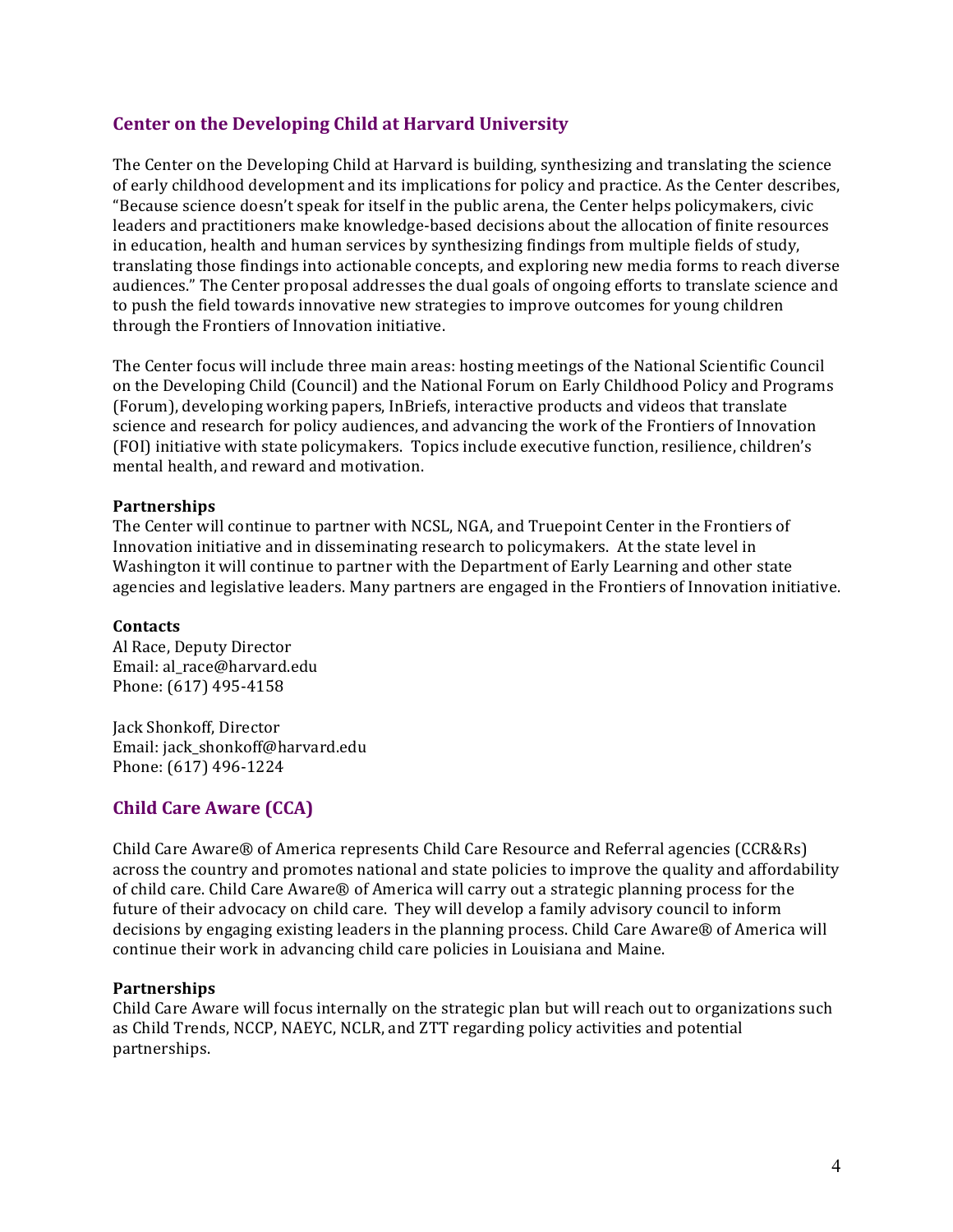## **Contact**

Michelle Noth McCready, Senior State and Local Policy Advisor Email: Michelle.Noth@usa.childcareaware.org Phone: (571) 303-2358

# **Child!Trends**

Child Trends is an independent, nonpartisan research center that conducts policy- and programoriented research on children, with a focus on children at risk of poor outcomes. Communicating research effectively to the public policy community is central to Child Trends' mission. Child Trends' will provide a range of strategic research and communication services to advance funding and support for early childhood education at the state level. This includes: leading and further developing Communications' Working Groups' among various' partners, producing an infant and toddler report for various states, and in partnership with experts, will develop a new scoring rubric for linking early childhood data with K-12 data systems.

## **Partnerships**

BUILD will be a partner on how to best communicate ORIS to providers and parents. Child Trends is the hub for the ECDC, which is a partnership with CCSSO, NGA, NCSL, Data Quality Campaign, and CSCCE. Child Trends will contract with True North to assist with some of the communications efforts.''

### **Contact**

Frank Walter, Vice President of Strategic Communications Email: fwalter@childtrends.org Phone: (240) 223-9302

## **Committee for Economic Development**

The Committee for Economic Development (CED) is a non-profit, non-partisan business-led public policy organization. CED conducts research on major economic and social issues, and actively informs and engages the business community in an effort to achieve policy reform for the good of the nation. Members include some 200 senior corporate executives and university leaders who lead its research and outreach efforts. With nearly 20 years of research, analyses, and recommendations for policymakers, their work has stressed the economic advantages of early investments in children' and promoted child care as a central workforce issue.

CED'will'create'a'clearinghouse'of'state'child'care'economic'impact'materials'and'write'a'report' and executive summary about the economic impact of the child care industry with a 50 state database and policy recommendations for states and the Congress. CED will continue longtime work in New Mexico and Mississippi, and build on new efforts with Georgia and Louisiana.

### **Partnerships**

CED will partner with RegionTRack, an Oklahoma City-based research firm to produce the economic data and report. CED will partner with four states: GA, LA, MS and NM.

## **Contacts**

Mike Petro, Executive Vice President Email: mike.petro@ced.org Phone: (202) 469-7815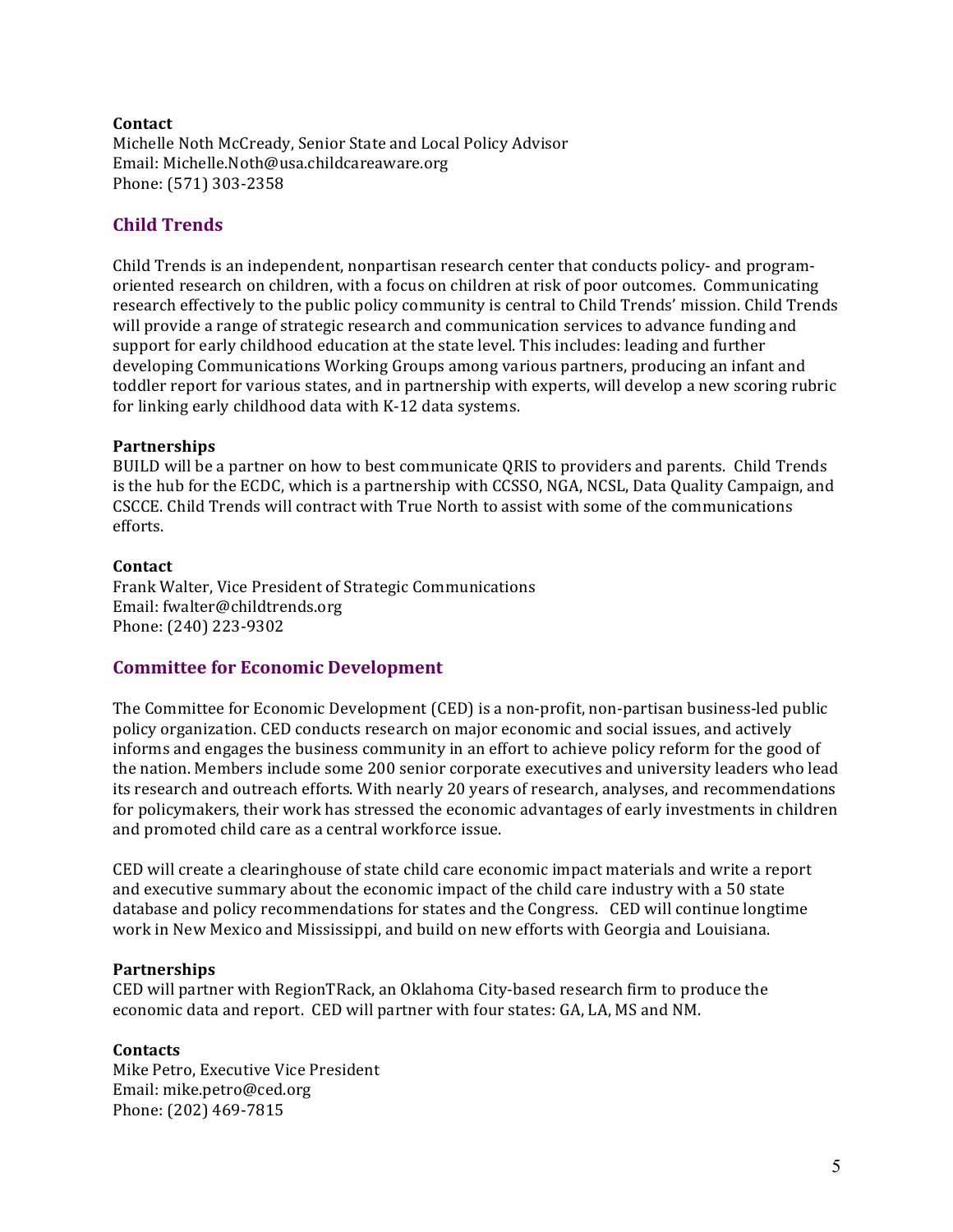Cindy Cisneros, Director of Education Programs Email: ccisneros@ced.org Phone: (202) 469-7817

# **Council for a Strong America**

The Council for a Strong America is a network of unexpected messengers who champion researchbased public investments that help at-risk children succeed. CSA is comprised of:

- Fight Crime: Invest in Kids-law enforcement leaders who argue that early investment in kids reduces crime and makes communities safer.
- Mission: Readiness- retired generals and admirals who connect the country's investments in children with national security.
- America's Edge-business leaders who maintain that investments in kids are key to the health, recovery and restored competitive edge of our economy.
- Shepherding the Next Generation- pastors who promote the outcomes of investments in children that help strengthen families and communities.

They will identify, engage and mobilize new and existing champions, host media events, conduct media campaigns, and carry out individual meetings will policymakers. CSA will work to protect and expand birth-to-eight investments at the state level in Washington, Oregon, Pennsylvania, California, Illinois, Ohio, Michigan, New York, New Mexico, and Florida. Rapid response will be available to other states. CSA will provide Rapid Response activities collaborating with Alliance partners in states as appropriate to achieve policy and budget goals.

### **Partnerships**

CSA will collaborate with the Ounce of Prevention Fund and state child advocacy organizations. They will, collaborate with research allies in the Alliance TA network.

### **Contacts**

David Kass, President Email: dkass@councilforastrongamerica.org Phone: (202) 464-7000

Miriam Rollin, National Director Email: mrollin@councilforastrongamerica.org Phone: (202) 464-7001

# **Council of Chief State School Officers**

The Council of Chief State School Officers (CCSSO) is a national, nonpartisan, membership organization' representing the top education leaders across the nation. CCSSO members, the nation's chief state school officers, are committed to leading a public K–12 education system that prepares' every child for lifelong learning, work, and citizenship. CCSSO, through leadership. advocacy, and service, assists chief state school officers and their organizations in achieving the vision of an American education system that enables all children to succeed in school, work, and life. CCSSO will provide Rapid Response support to state and national partners and CCSSO members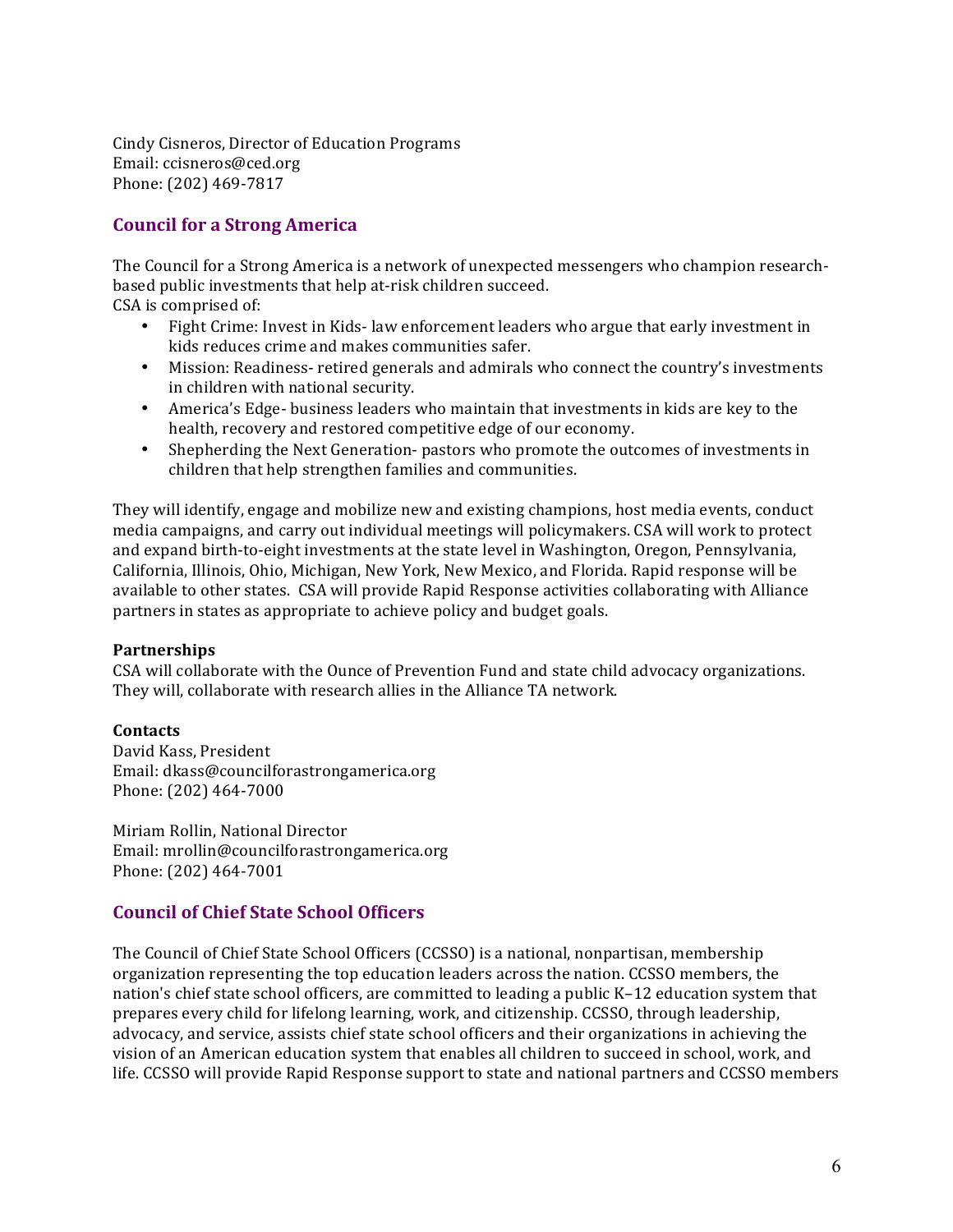on issues such as implementing Birth-3<sup>rd</sup> grade child and program quality standards, assessments, accountability, and program improvement initiatives.

#### **Partnerships**

CCSSO will partner with states to carry out technical assistance and will continue to participate in the Early Childhood Data Collaborative.

#### **Contact**

Tom Schultz, Program Director Email: thomass@ccsso.org Phone: (202) 336-7019

## **Education Commission of the States**

The Education Commission of the States (ECS) is an education compact with commissioners comprised of governors, state legislators, K-12 and higher education department chiefs and other education leaders. They track state policy trends, translate academic research, provide unbiased advice, and create opportunities for state leaders to learn from one another. One way ECS does its work is through its 350+ member Legislative Education Staff Network (LESN) which discusses the latest research and best practices in education policy.

ECS will survey all LESN members to find out what early childhood education topics are most important to them, convene a group from 15 of the Alliance priority states in the fall of 2014 for a two-day academy focused on the issues highlighted in the survey results, and produce a policy brief focused on information and analysis of state policies on the early education topic that receives the most attention from staff.

### **Partnerships**

The LESN is a joint and collaborative partnership between ECS and the National Conference of State Legislatures (NSCL). ECS will draw on the Alliance TA Network to advise on the agenda planning and/or presenting at the meeting.

### **Contacts**

Bruce Atchison, Executive Director of Policy and Operations Email: batchison@ecs.org Phone: (303) 299-3657

Emily'Workman' Email: eworkman@ecs.org Phone: (303) 299-3657

## **Early Childhood Data Collaborative (ECDC)**

The Early Childhood Data Collaborative (ECDC) supports state policymakers' development and use of coordinated state early care and education (ECE) data systems to improve the quality of ECE programs and the workforce, increase access to high-quality ECE programs, and ultimately improve child outcomes. in partnership with experts in the field, ECDC will develop a new scoring rubric for linking early childhood data with K-12 data systems. This work includes tracking legislative actions,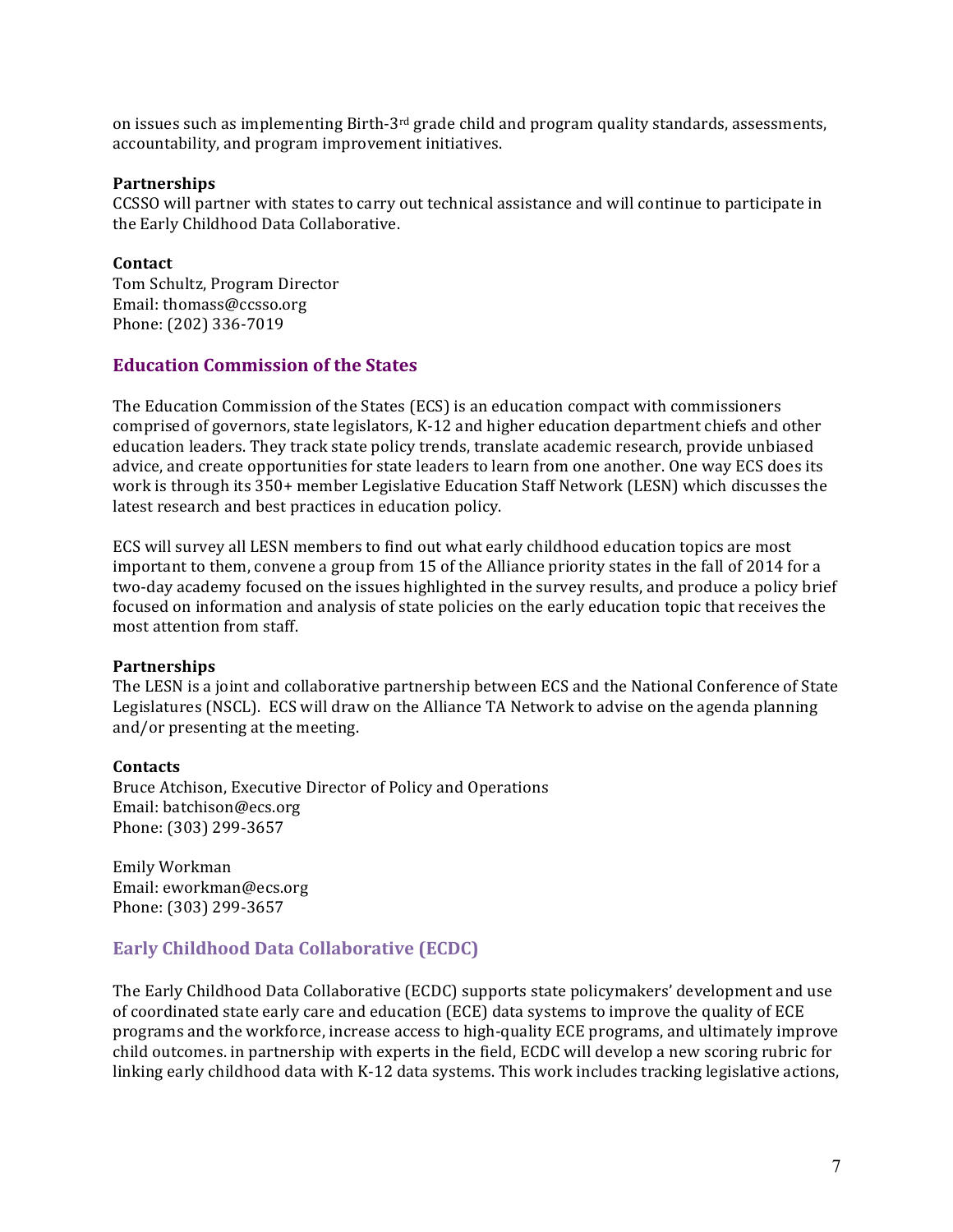responsive technical assistance, coordination of federal data collection efforts; and collaborating with national partners to strengthen data use to inform policy.

#### **Partnerships**

Child Trends is the home of the Early Childhood Data Collaborative, and will lead the work of this seven-member collaborative.''ECDC also works closely with the Pew Home Visiting Campaign and plans to develop new partnerships with the National Registry Alliance and Child Care Aware of America to identify polices and best practices for developing and using ECE workforce and program data systems to inform child care policy and continuous improvement plans.

### **Contact**

Carlise King, Executive Director Email: cking@childtrends.org Phone: (240) 223-9329

## **First!Focus**

First Focus is a bipartisan advocacy organization dedicated to making children and families the priority in federal policy and budget decisions. First Focus fights on behalf of all children and all that is important for their development. First Focus will offer a series of targeted webinars on home visiting programs including MIECHV efforts, meeting outcomes, state innovations, and issues regarding MIECHV extension and reauthorization. In addition, First Focus will provide TA through a series of conference calls with Alliance state partners to provide assistance and guidance regarding effective messaging and education needed to increase state investments in evidence-based home visiting and provide federal policymakers with justification for the reauthorization and expansion of the MIECHV Program. They will also provide Alliance partners with updates on federal efforts to expand developmental screening.

### **Partnerships**

First Focus will develop a strategic partnership with NASHP and others in an effort to provide information to states about how they can access Medicaid for home visiting.

### **Contact**

Messellech (Selley) Looby Email: messellecha@firstfocus.net Phone: (202) 657-0677

## **Dane Linn**

Dane Linn is a Vice President for the Business Roundtable. In this role, he oversees the Education and Workforce Committee, advancing the BRT's positions on education reform, U.S. innovation capacity and workforce preparedness. Linn joins the BRT most recently from the College Board, where he served as Executive Director of state policy. Prior to joining the Collee Board, Linn served as Director of the Educational Division of the National Governors Association (NGA) Center for Best practices. During his 16 years in this role, Linn represented governor's' education policy issues at the federal level and to state and local associations. He also co-led the development of the Common Core State Standards. Areas of expertise include:

- Common Core State Standards
- Education policies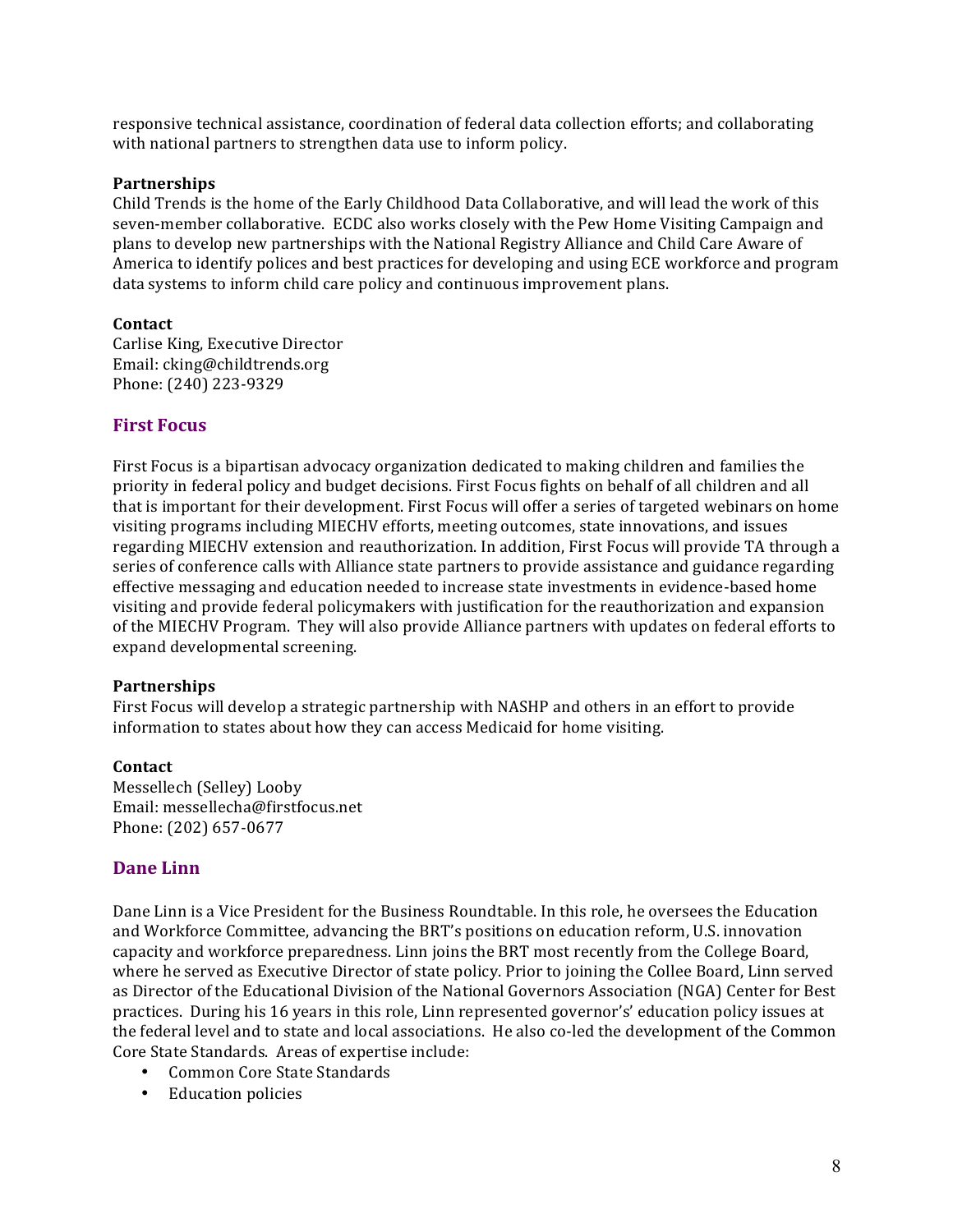• State Policy issues

## **Contact** Dane Linn Email: dane.linn@gmail.com

Phone: (202) 496-3267

# **NALEO Education Fund**

The NALEO Educational Fund promotes participation by Latinos in the political process. Its membership includes more than 6,000 Latino elected and appointed officials, including 98 legislators in 26 states, and nine of the Alliance partner states. NALEO will continue to build the skills of Latino state legislators to become early learning "champions." This effort will, in part, be facilitated through a subcommittee of the NALEO Education Leadership Initiative (NELI) National Task Force. The Task Force is a national, bipartisan collective of education leaders from every level of government who work to develop a comprehensive education strategy for Latino student success. NALEO will provide an in-depth training to the state legislators who are members of the NELI National Taskforce's early learning sub-committee, which will support the policymakers' advocacy efforts. They will also explore the possibility of integrating a communications and media component to provide Taskforce members with the opportunity to practice delivering key messages on pressing early learning issues.

NALEO will host a Colorado Education Summit to provide professional development training to Latino education policymakers and key education stakeholders to increase their awareness of early learning issues and develop a strategic plan to strengthen the education pipeline for Latino' students. NALEO will provide TA to follow up with participants and will identify the types of policy outcomes that resulted from this work.

## **Partnerships**

The NALEO Educational Fund will continue to collaborate with the Center for Law and Social Policy (CLASP), the National Conference of State Legislatures, and ZERO TO THREE.

## **Contact**

Rosita Ramirez, Director of Constituency Services, Education Email: rramirez@naleo.org Phone: (213) 765-9433

# **National Association for the Education of Young Children (NAEYC)**

NAEYC is the world's largest organization working on behalf of young children in early education settings, from birth through age 8. With nearly 80,000 members, a national network of more than 300 state and local Affiliates, and a growing global alliance, NAEYC convenes thought leaders, teachers, researchers, and other stakeholders to set standards of excellence for programs and teachers. NAEYC's Early Childhood Workforce Systems Initiative (ECWSI) assists states in developing, enhancing, and implementing policies for an integrated early childhood professional development system, by building the capacity of state policymakers and advocates.

NAEYC will convene national and other experts to help develop a set of national indicators and benchmarks of effective state professional development systems and a tool to measure progress on those indicators. NAEYC will pilot the indicators and benchmarks with ten states this year, leading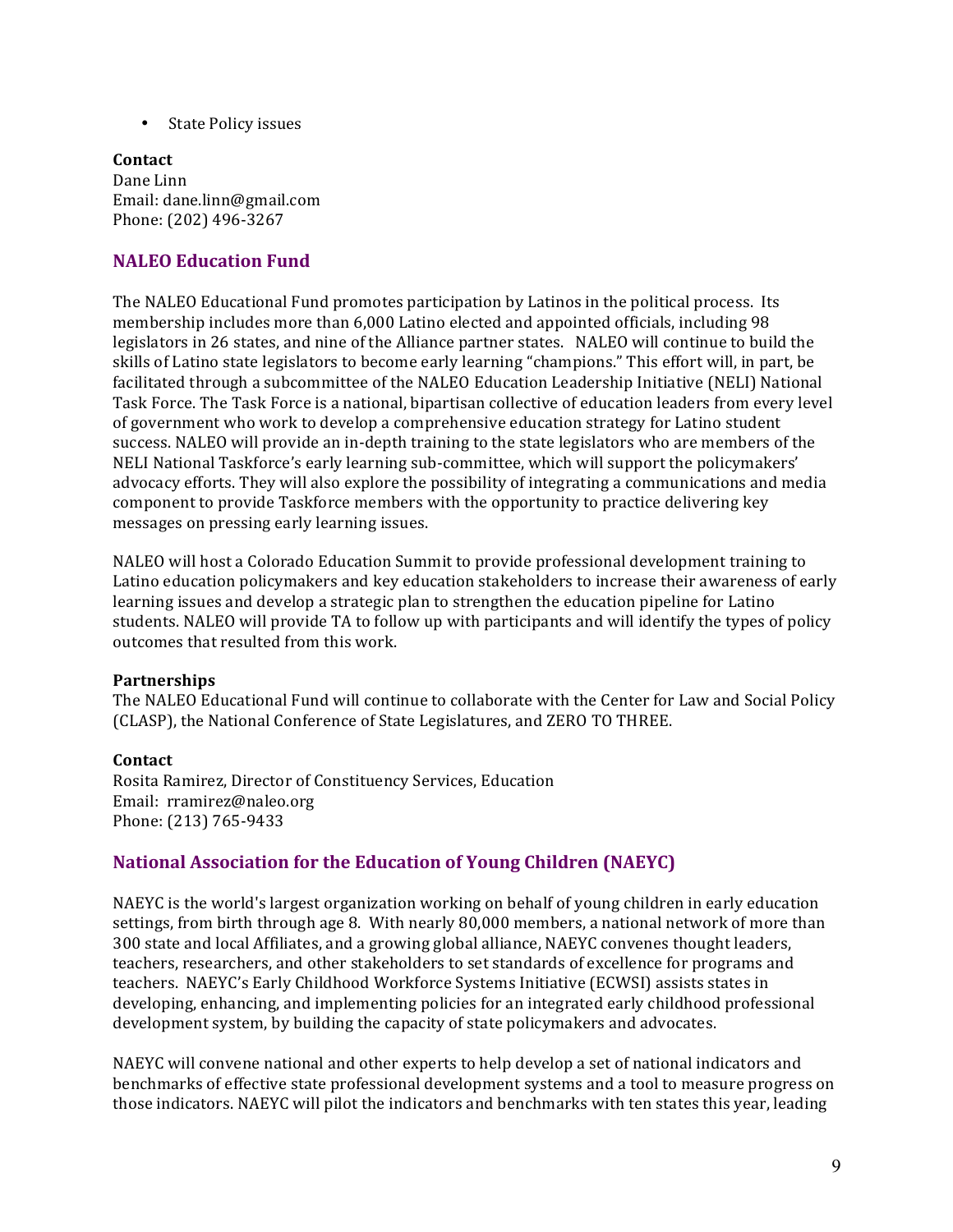to a refinement of the indicators and accompanying tools for use in all states. In addition, NAEYC will update and improve the two web databases including policies related to the Workforce Designs' Blueprint and technical assistance policies for TA professionals working with early childhood programs. NAEYC will provide Rapid Response to help states advance cross-sector, integrated professional development systems

### **Partnerships**

NAEYC will collaborate with other Alliance grantees such as BUILD, CEELO, CSCCE, partner with Alliance states including Louisiana and Oregon to provide more in-depth TA support. NAEYC's Advisory Group on the state indicators project would include Alliance partners such as the CSCCE, BUILD, CEELO, ZTT, CCAoA, and NGA.

## **Contact**

Adele Robinson, Deputy Director for Policy & Public Affairs Email: arobinson@naeyc.org Phone: (202) 232-8777

# **National Black Child Development Institute**

NBCDI is a nonprofit membership organization that works to improve and advance the quality of life of Black children and their families through advocacy and education. Working through an affiliate network composed of volunteers, NBCDI works on child welfare services, universal early care and education, family support, education reform, and children's health. NBCDI nurtures leadership at the local level and works with the professional community, state and local government.'

NBCDI'proposes'to'expand'its'successful'State'of'the'Black'Child'initiative'in'partnership'with'select' affiliates, and continue to provide specialized support, technical assistance and leadership development resources to increase the advocacy engagement and impact of those affiliates. The FY14 work built on the national report, "*Being Black Is Not a Risk Factor: A Strengths-Based Look at the State of the Black Child*," with two state-based reports in Wisconsin and Michigan, along with resource kits, templates and social media strategies designed to enhance the project. In this next year NBCDI will develop two additional reports and resource materials for Pennsylvania and Illinois. They will also create and distribute additional resource materials and communications / social-media campaigns.

NBCDI will support policy and advocacy work at both the federal and state levels, working with each affiliate and supporting the expansion of federal funding for early childhood through activities at the National office.

### **Partnerships**

NBCDI will partner with NCCP, CLASP, and BCDI Affiliate leaders on the state-based reports

### **Contacts**

Lauren Hogan, Director of Public Policy and Research Email: lhogan@nbcdi.org Phone: (202) 833-2220 ext. 6087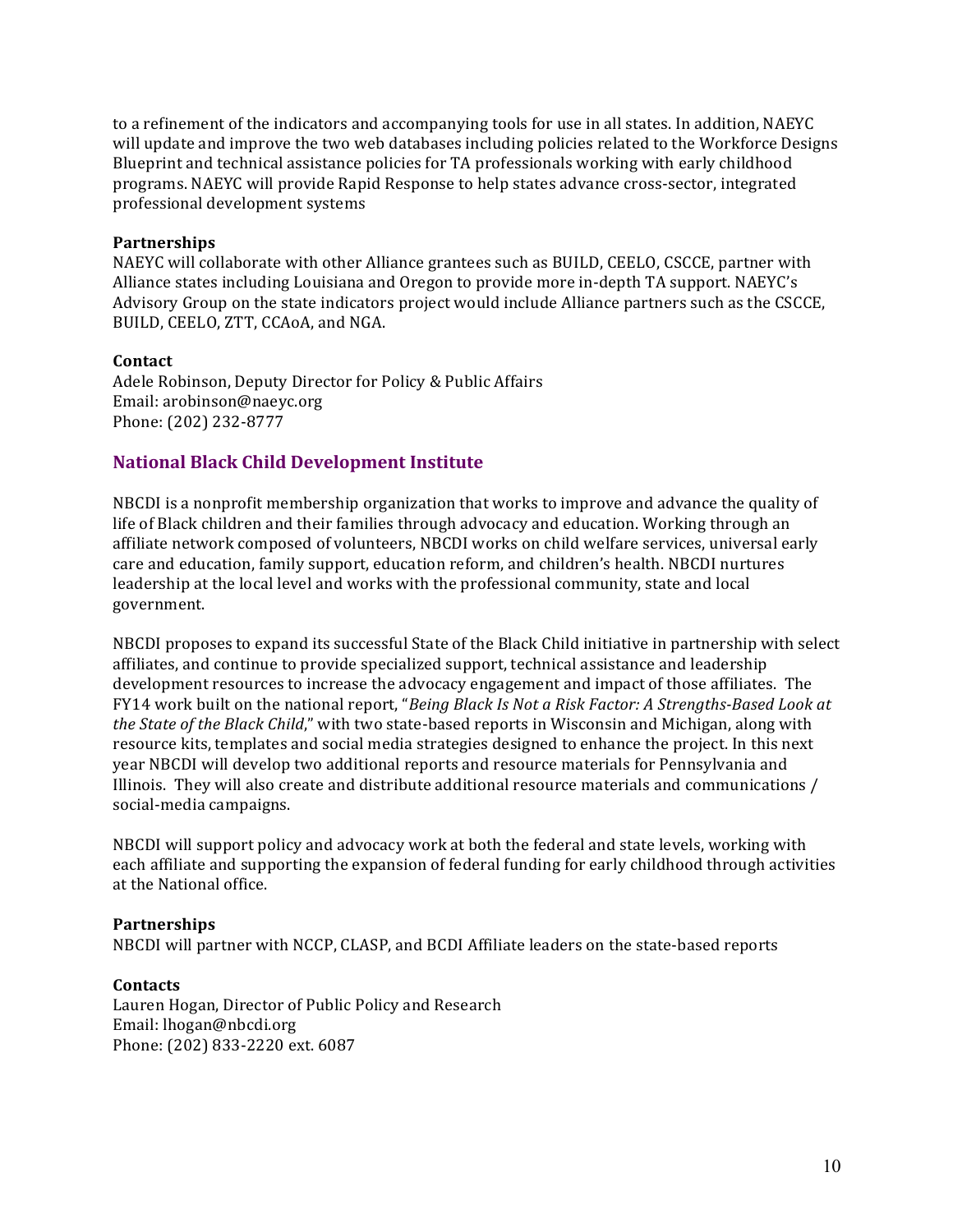## **National Academy for State Health Policy**

The National Academy for State Health Policy (NASHP) is an independent academy of state health policymakers. They are dedicated to helping states achieve excellence in health policy and practice. A non-profit and non-partisan organization, NASHP provides a forum for constructive work across branches and agencies of state government on critical health issues through convening, conducting policy analyses and research, disseminating information on state policies and programs and providing technical assistance to states. NASHP will provide technical assistance to 3-4 Alliance states as they advance a health agenda.

### **Contacts**

Jill'Rosenthal,'Senior'Program'Director Email: Jrosenthal@nashp.org Phone: (207) 874-6524

Carrie Hanlon, Program Manager Email: Chanlon@nashp.org Phone: (207) 822-3915

## **National Center for Children in Poverty**

The National Center for Children in Poverty (NCCP), a public policy center in the Mailman School of Public Health at Columbia University, is dedicated to promoting the economic security, health, and well-being of America's low-income families and children. NCCP uses research and data to inform policy and practice.

NCCP will engage in work across five areas: 1) Tracking and disseminating information about state policy choices related to early care and education, health, and family/parent support; 2) Highlighting the need for policies that support the healthy development of very vulnerable children; 3) Helping states improve the monitoring and effectiveness of technical assistance to raise the quality of early care and education programs; 4) Promoting state policies that strengthen supports for young children's mental health; and 5) Promoting state policies that strengthen parent engagement. NCCP will update the Early Childhood State Profiles and the Young Child Risk Calculator and will prepare a brief on children in extreme poverty. NCCP will also provide data on the well-being and development of young Black children for two state reports prepared by NBCDI and its affiliates. A fifty state survey will be conducted to learn about states' use of Medicaid funding for key early childhood mental health services. They will support two state policy learning communities, one on early childhood mental health (ECMH) and another on parent engagement.

### **Partnerships**

Partners include ZERO TO THREE and BUILD (ECMH activities), CLASP (parent engagement); Child Trends (using data to promote effective TA) and NBCDI (state reports on Black children) as well as approximately 10 state partners for ECMH and Parent Engagement learning communities.

### **Contacts**

Sheila Smith, Director, Early Childhood Email: sheila.smith@nccp.org Phone: (646) 284-9638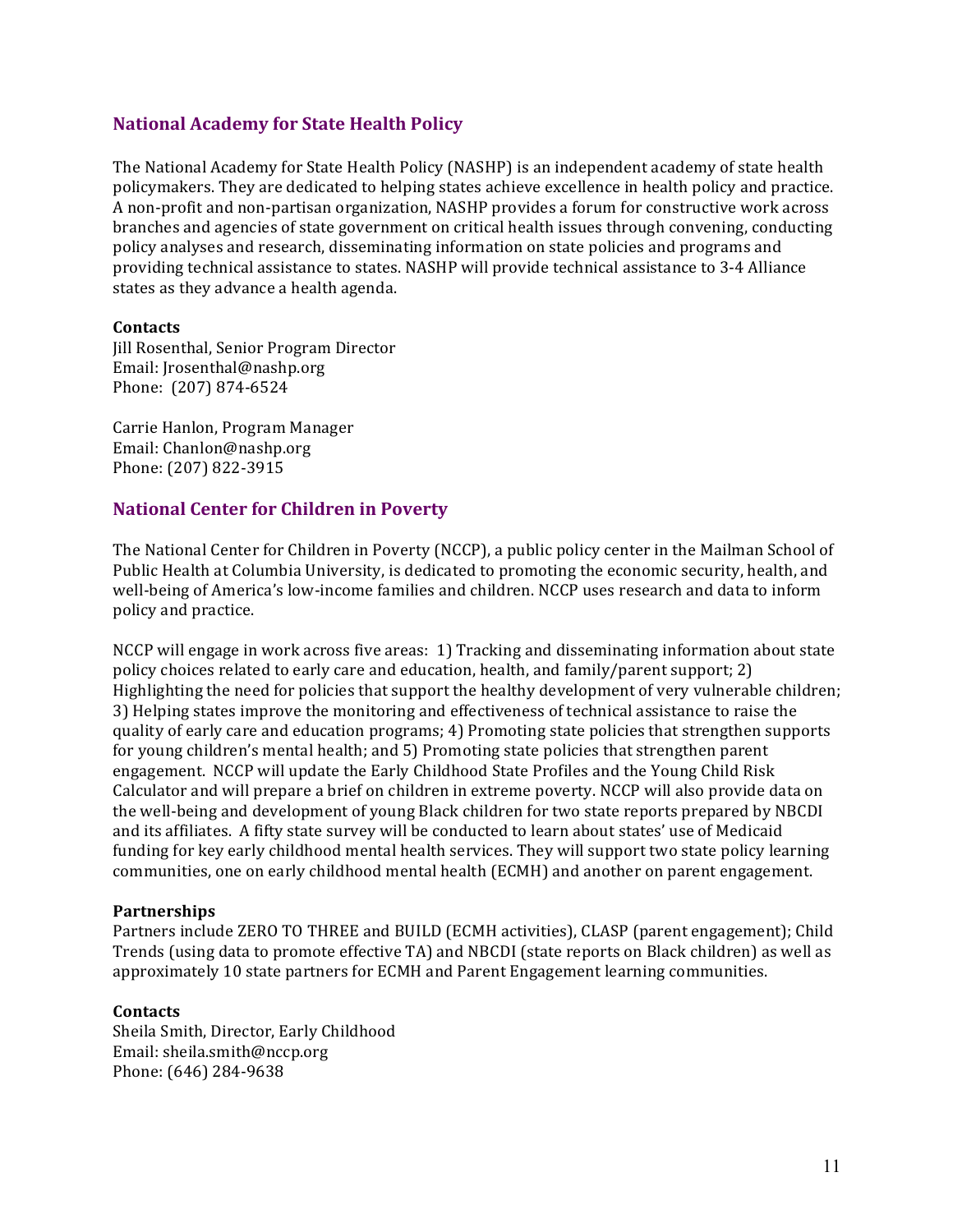Renée Wilson-Simmons, Director Email: wilson-simmons@nccp.org Phone: (646) 284-9606

# **National Conference of State Legislatures (NCSL)**

NCSL is a bipartisan organization that serves the legislators and staffs of the nation's 50 states, commonwealths, and territories. NCSL provides research, technical assistance and opportunities for policymakers to exchange ideas on state issues. NCSL also advocates for the interests of state governments before Congress and federal agencies.

NCSL will:

- Continue the signature Early Learning Fellows, in which NCSL recruits and educates new and engaged legislators in a yearlong program where they can learn about and be supported in their interest in early childhood and early learning.
- Partner in fostering innovative policy ideas that draw from cutting edge science of executive function in the Frontiers of Innovation (FOI) initiative
- Communicate about policy ideas and options to legislators through e-newsletters, NCSL's website, and hosting a session on early childhood at NCSL's 6000+ person Legislative Summit.'
- Track legislation and disseminate periodic updates about legislative activities.
- Conduct research and writing to disseminate policy ideas and raise the profile of early childhood among lawmaker's priorities.

## **Partnerships**

NCSL will partner with the Center on the Developing Child, the National Governors Association, and Truepoint on the Frontiers of Innovation (FOI) initiative; partner in the Early Childhood Data Collaborative; and NCSL's Education Program.

### **Contacts**

Robyn Lipkowitz, Program Director Email: robyn.lipkowitz@ncsl.org Phone: (303) 856-1420

Alison May, Staff Coordinator Email: alison.may@ncsl.org Phone: (303) 856-1473

Julie Poppe, Program Manager Email: julie.poppe@ncsl.org Phone: (303) 856-1497

# **National Council of La Raza (NCLR)**

NCLR is the largest Hispanic civil rights advocacy organization in the United States and works to improve opportunities for Hispanic Americans. NCLR conducts applied research, policy analysis, and advocacy, providing a Latino perspective, and has 300 affiliated community-based organizations.'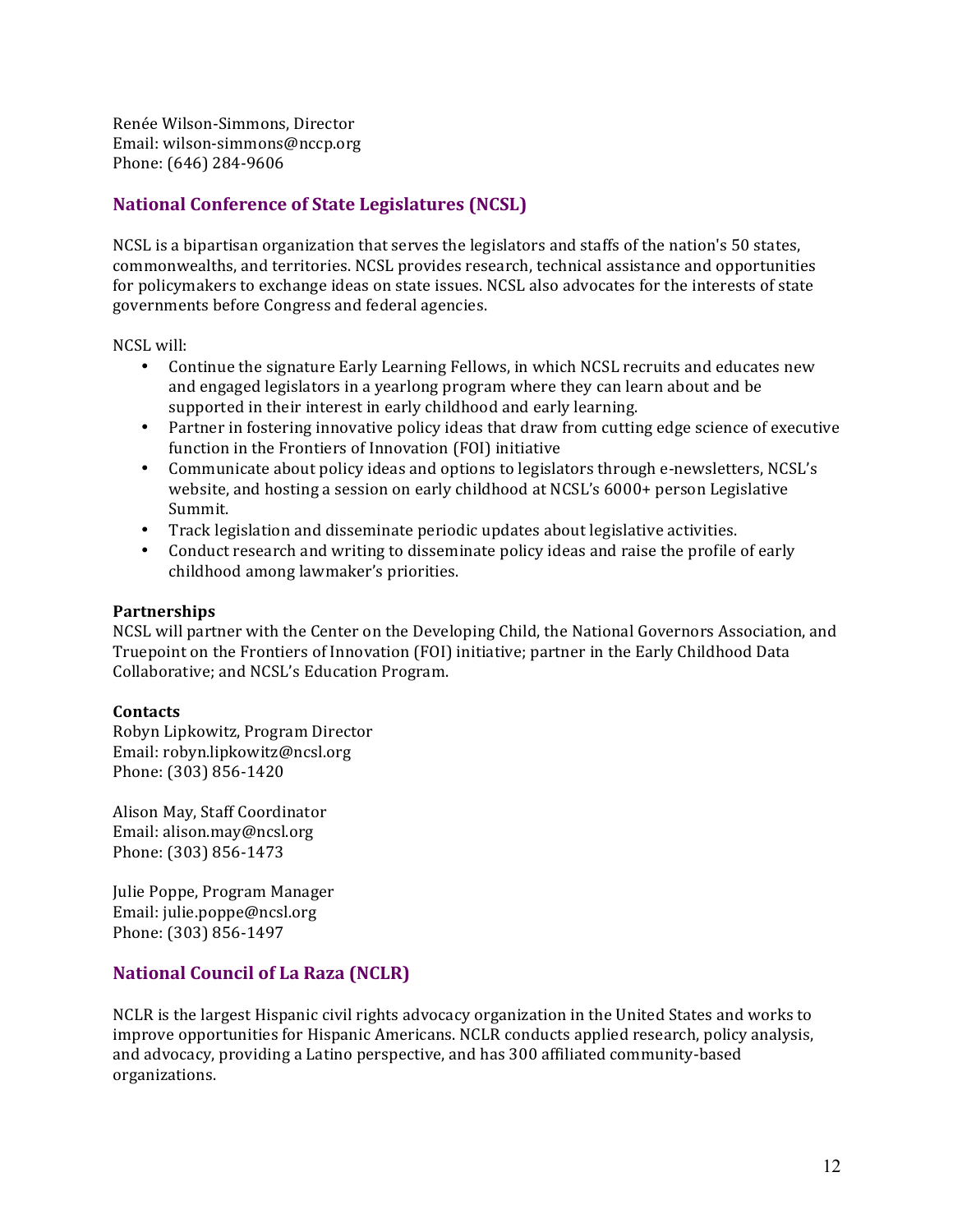In FY 2014, NCLR developed the National Institute for Leaders in Latino Early Education (NILLECE), an advocacy program for leaders of community-based organizations serving Latino children 0-8. A second round of NILLECE Fellows will participate in training to prepare them to conduct effective advocacy and present policy recommendations for early education reform that includes the Latino perspective. NILLECE includes a series of training modules that include social media and communications training, the connection between advocacy and policy-making, and the development of specific policy recommendations. At the end of the yearlong project, Fellows will present policy recommendation to a panel of experts that offer feedback on feasibility and impact.

## **Partnerships**

NCLR will work with affiliates in Arizona (First Things First), California (Early Edge California), Florida (Florida's Partnership for Children), Illinois (Latino Policy Forum), New Mexico (New Mexico Voices for Children), New York (Center for Children's Initiatives), Washington (Early Learning Action Alliance), and Wisconsin (Wisconsin Head Start Association).

### **Contact**

Irene Cuyun, Senior Director Special Projects Email: lcuyun@nclr.org Phone: (202) 776-1797

Peggy McLeod, Deputy Vice President of Education and Workforce Development Email: pmcleod@nclr.org Phone: (202) 776-570

# **National Governors Association (NGA)**

The NGA Center for Best Practices is a policy research and development organization that directly serves the nation's governors by developing innovative solutions to today's most pressing public policy challenges. It serves governors through tailored technical assistance, acting as an information clearinghouse, and identifying best practices.

The NGA Center will support governors and their key policy staff in building a birth to  $3<sup>rd</sup>$  grade (age eight) policy agenda. NGA's activities include:

- Engaging with states: NGA will engage and support newly and re-elected governors and help governors and senior state leaders to better understand and develop strategic plans to align education, human services, and health systems that serve at-risk young children. They will conduct state policy audits on ECE/K-12 policy alignment and work with selected states on their agenda.
- Focusing on several policy areas: NGA will work with selected states to strengthen math education from early childhood-3rd grade and will work with the Harvard Graduate School of'Education'to'help'states'in'embedding'social'and'emotional'skills'into'standards'and' policies. They will co-author a governor's guide on state strategies to make teacher/leader evaluation and support system policies work for Pre-k-3rd grade educators.
- Hosting a two-day learning lab for state leaders to learn about Washington state's "One" Science" initiative to use science of child development to inform policy and practice across agencies.
- Leading a policy academy for up to ten states to develop strategic plans to address social determinants of health, beginning in early childhood.
- Supporting governors policy advisors through rapid response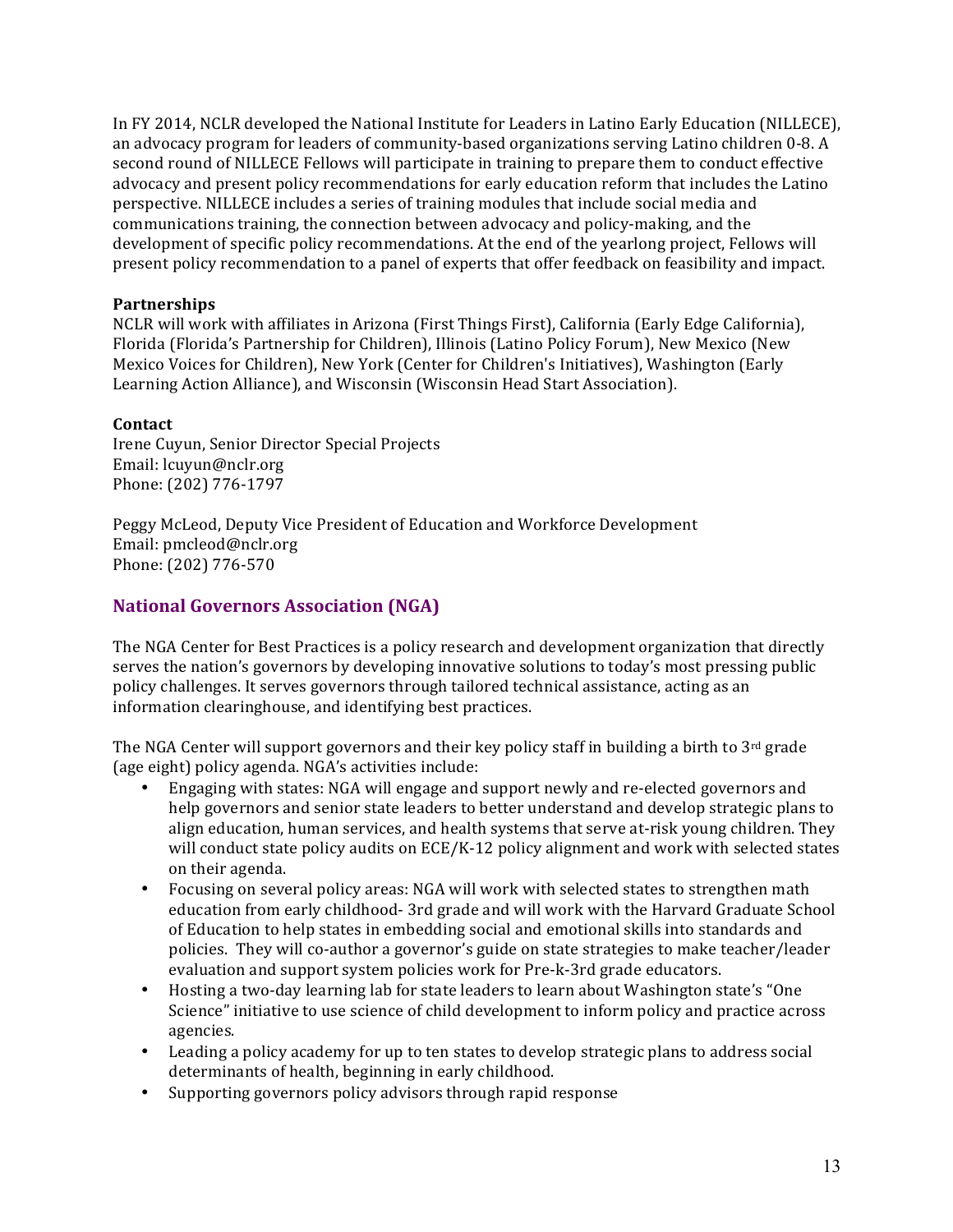## **Partnerships**

NGA will partner with Child Trends to continue work with the Early Childhood Data Collaborative, with the Center on the Developing Child and NCSL to share the science, with CCSSO on teacher evaluation, and other Alliance partners as needed.

## **Contacts**

Amanda Szekely, Senior Policy Analyst Email: aszelely@nga.org Phone: (202) 624-5357

Albert Wat, Senior Policy Analyst Email: awat@nga.org Phone: (202) 624-5386

# **National Women's Law Center (NWLC)**

NWLC works to improve the lives of women and girls, with a special focus on the needs of lowincome women and their families. NWLC uses the law in all its forms—getting new laws on the books and enforced; litigating groundbreaking cases all the way to the Supreme Court; and educating the public about ways to make the law and public policies work for women and their families.

National Women's Law Center's project will work to generate a continued intense focus on early learning through its leadership of the Strong Start for Children campaign, which currently includes 375 partners at the federal, state, and local level, including by using the expanded election-year debate to promote an ambitious federal early learning agenda. In addition, NWLC will continue to provide critical research and technical assistance to fuel state advocates' efforts to protect and improve child care assistance for low-income families. Specifically, NWLC will publish and widely disseminate its annual 50-state report tracking key state child care assistance policies, and provide a range of information and technical assistance to state advocates and policy makers on pressing early childhood policy issues, including through regular updates, memos, conference calls, consultations in individual states, and NWLC's annual retreat for 70-80 early childhood leaders.

## **Partnerships**

NWLC will continue to partner with the Alliance-supported State Based Advocates for Early Learning and many others on the federal efforts. They will also continue to partner with state advocates in their work on child care and early learning policies.

### **Contacts**

Helen Blank, Director, Child Care and Early Education Email: hblank@nwlc.org Phone: (202) 319-3036

Karen Schulman, Senior Policy Analyst Email: kschulman@nwlc.org Phone: (202) 319-3037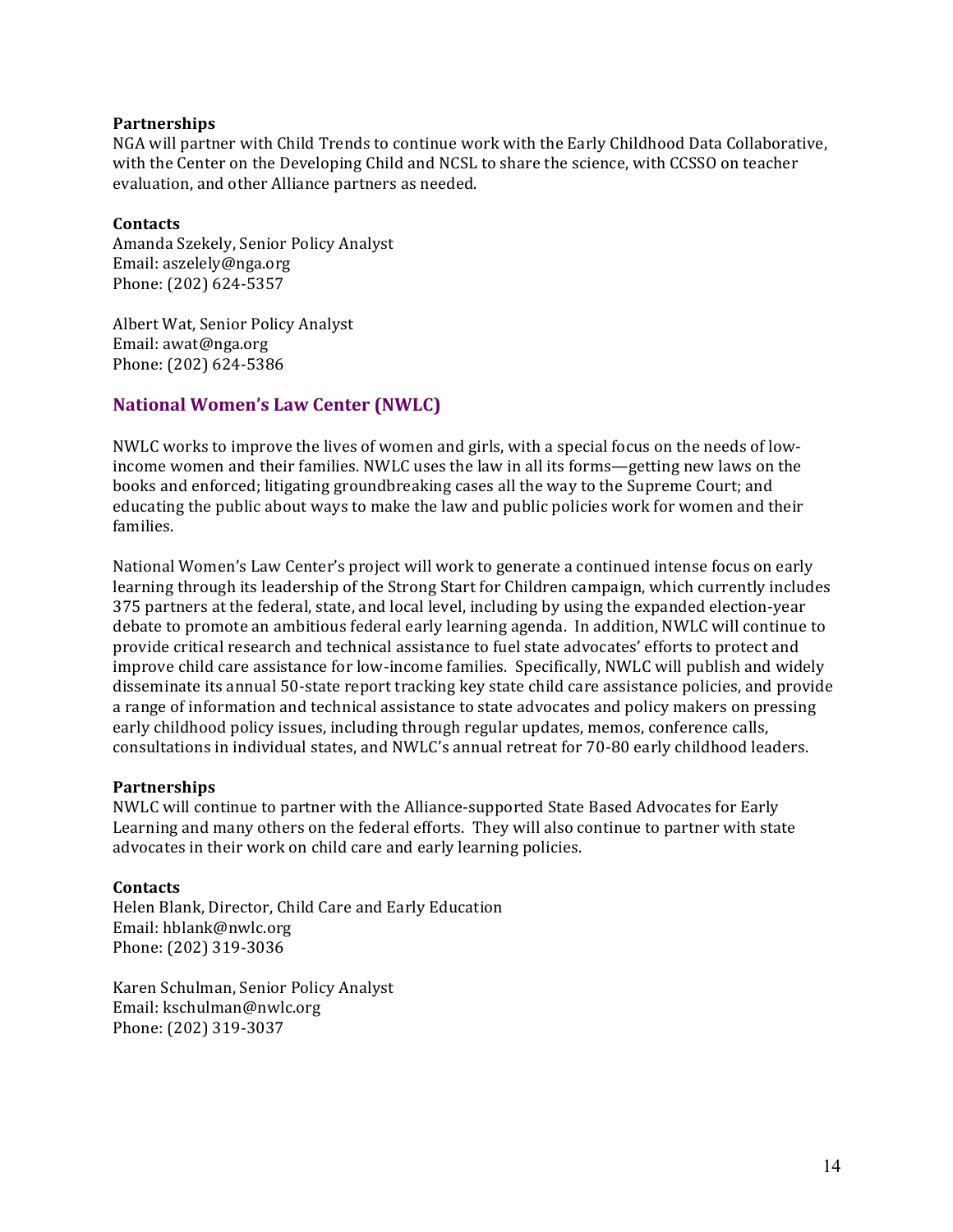# **New America Foundation (NAF)**

The New America Foundation (NAF) is a nonprofit, nonpartisan public policy institute that invests in new thinkers and new ideas to address the next generation of challenges facing the United States. One of their focus areas is education: both early learning and K-12.

New America will shine a spotlight on the need for states to adopt cohesive, aligned policies across' the Birth-3<sup>rd</sup> spectrum as a means to achieving children's reading proficiency by third grade. They will write and disseminate a state-based case study that leverages a 50-state analysis of key state Birth-3rd grade education policies that help or hinder school districts', schools,' and teachers' abilities to ensure that all children are on track to reading on grade level by the end of third grade. The goal is to identify important state policies that establish conditions for strong, cohesive education from birth through third grade. New America will identify an indicator related to developmental screening, highlight promising practices in an Alliance-focused state, promote these promising practices, and share New America's policy expertise with federal, state, and local policymakers.'

### **Partnerships**

New America will work with CCSSO and NGA as they convene an advisory group to discuss and vet proposed indicators, and as they analyze state policies in relation to the indicators.

### **Contact**

Lisa Guernsey, Director, Early Education Initiative Email:'Guernsey@newamerica.net Phone: (202) 596-3380

## **Ounce of Prevention Fund**

The Ounce National Policy Team partners with and supports state early childhood leaders as they advance a comprehensive agenda for at-risk children and families. The team will continue to offer individualized strategic and substantive policy consultation and resources; facilitate peer-to-peer networking across states; support Educare Schools and the Educare Learning Network in their policy and advocacy work; and provide timely policy analysis and thought leadership to address current and emerging policy opportunities and challenges in the field.

### **Partnerships**

The Ounce will partner with state partners and the National TA Network as needed to support state efforts.'

### **Contacts**

Elliot Regenstein, Senior VP, Advocacy and Policy Email: eregenstein@ounceofprevention.org Phone: (312) 453-1931

Sam Aigner-Treworgy, National Policy Manager, School Districts Email: saigner@ounceofprevention.org Phone: (312) 453-1907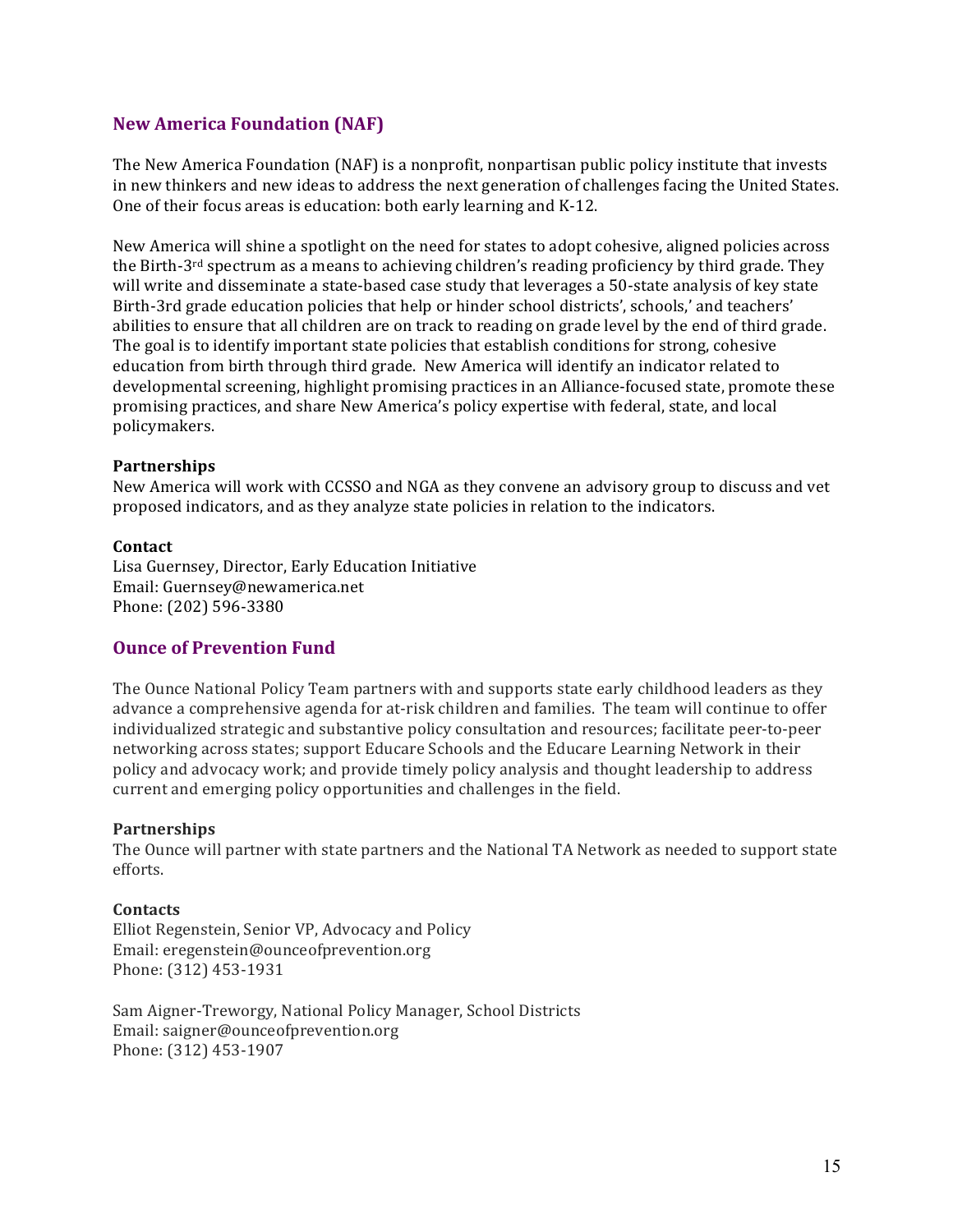Carey McCann, Senior Manager, Policy Consultation Services Email: cmccann@ounceofprevention.org Phone: (312) 453-1944

Brandy Lawrence, Senior Advisor, Special Projects & Partnerships Email: blawrence@ounceofprevention.org Phone: (312) 453-1939

Rio Romero-Jurado, Policy Associate Email: rromerojurado@ounceofprevention.org Phone: (469)230-3000

Margie Wallen, Director of Policy Partnerships Email: mwallen@ounceofprevention.org Phone: (312) 453-1978

Joyce Weiner, Policy Advisor Email: jweiner@ounceofprevention.org Phone: (312) 922-3863 X 3342

# **Ponder!Early!Childhood, Inc.**

Karen Ponder is an independent consultant specializing in early childhood systems development, and the creation of public-private partnerships and local coalitions. The former president of the NC Partnership for Children, she helped create Smart Start and administered it for 15 years. She has worked with 46 states, national organizations, and universities.

Karen will provide strategic guidance and support to the Alliance and its state partners. States with specific requests include Mississippi, Oregon, New Mexico, and may include others. Technical assistance may include: on site consultation; phone/email consultation, researching available information, small group facilitation, and speeches/presentations. Areas of expertise include:

- Governance
- Public-private partnerships
- Business engagement and involvement
- Working effectively with governors, legislators and other policy makers
- Appropriate practice and policy in early childhood education
- QRIS

**Contact** Karen'Ponder Email: Kponder@nc.rr.com Phone: (919) 389-5934

# **Rhode Island KIDS COUNT**

Rhode Island KIDS COUNT (RIKC) is an independent, non-partisan children's policy organization that works to improve the well-being of children in Rhode Island. RIKC will continue to focus on advocacy on the birth through eight policy agenda and linking the early years with the early grades. They will play a "bridging role" that helps to connect the Birth through 8-policy work of the Alliance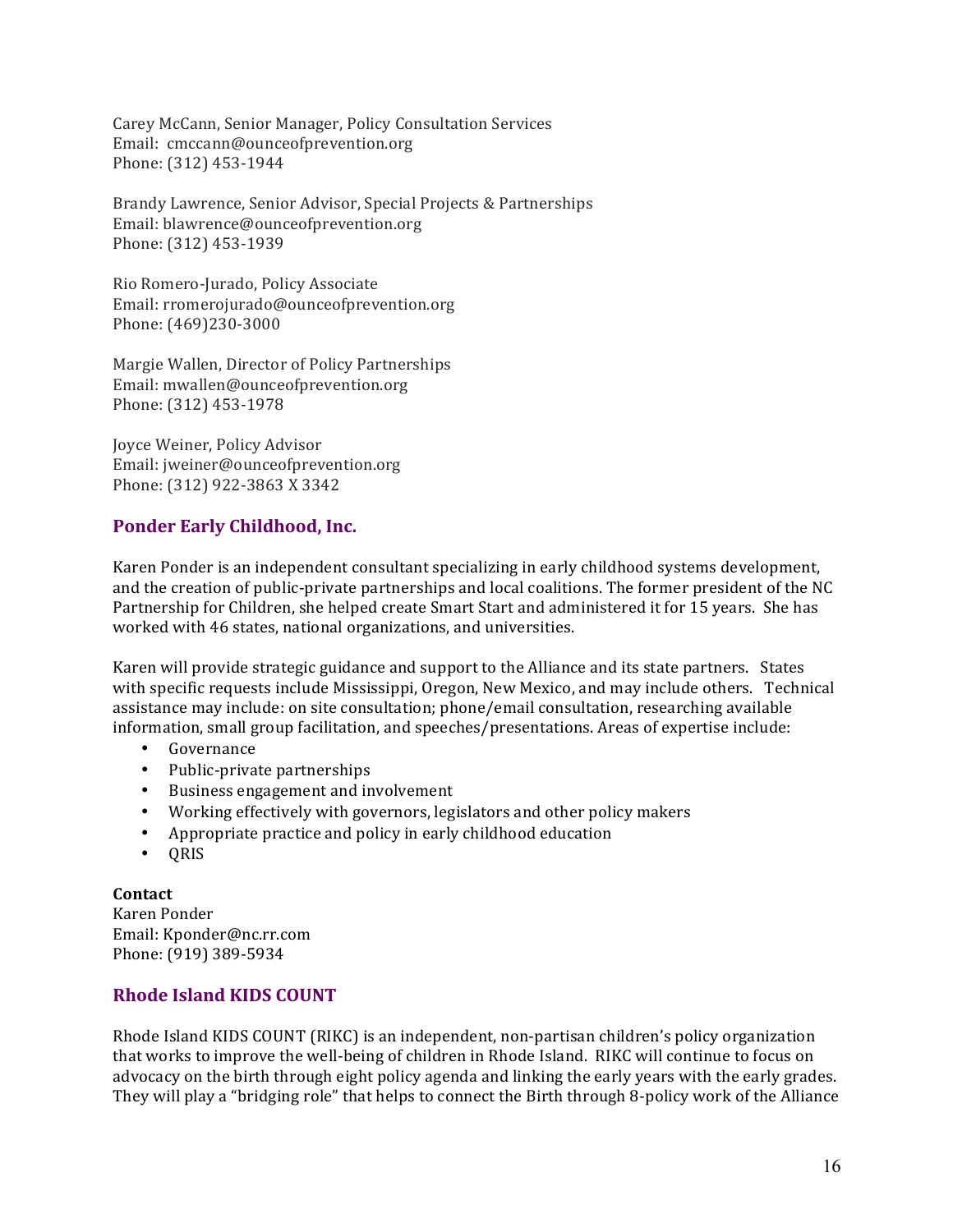to other birth through eight initiatives such as the Campaign for Grade Level Reading, the Kids' Count Network, and federal children's health and development initiatives.

Rhode Island KIDS COUNT will continue to lead the Ready States group consisting of RI, MA (Strategies for Children), CA (Early Edge California), OR (Children's Institute). The Ready States are a high-level peer-learning group focused on linkage policies that connect the early years to the early' grades. In the next year, they will share lessons learned (both positive and challenging) with all Alliance partners and the broader field. RIKC will continue to co-lead the State-Based Advocates for Early Learning Steering Committee in coordination with the Strong Start for Children campaign with FFYF and NWLC. RIKC will play a bridging role with the Campaign for Grade Level Reading, Kids Count, Voices chapters, and other early childhood initiatives.

## **Partnerships**

For the national work on linkages and informing the 0-8 policy agenda, they will work closely with the Ready States group including Early Edge California, the Children's Institute and Strategies for Children. Rhode Island KIDS COUNT will partner with CEELO, FFYF, and NWLC. They will work with the advocacy leaders in the State Advocates for Early Learning that includes advocacy organizations in 30 states.

## **Contacts**

Elizabeth Burke Bryant, Executive Director Email: ebb@rikidscount.org Phone: (401) 351-9400

Leanne Barrett, Senior Policy Analyst Email: lbarrett@rikidscount.org Phone: (401) 351-9400

# **ZERO TO THREE**

ZERO TO THREE (ZTT) informs, trains and supports professionals, policymakers, and parents in their' efforts to improve the lives of infants and toddlers. Their mission is to promote the health and development of infants and toddlers through translating research and knowledge into a range of practical tools and resources for use by the adults who influence the lives of young children.

ZTT will focus on helping states build actionable policy agendas to support infants and toddlers and to target policy work on early childhood mental health and quality rating systems. The joint state team'meeting on infants and toddlers will be co-sponsored with the Build Initiative in a "think tank" style focusing on challenges and solutions for six states. ZTT will partner with the National Center for Children in Poverty (NCCP) and the Build Initiative on a conference call series on early childhood mental health with nine states (Colorado, Idaho, Iowa, Kansas, Kentucky, Missouri, New Jersey, New York, and Virginia) and write a blog posting to share lessons learned. To advance state policy on how to support infants and toddlers in quality rating systems, they will update, republish and disseminate a self-assessment tool and hold a webinar for states. ZTT will also continue to support and mobilize infant-toddler advocates; update and expand the Baby Matters database of state initiatives; and provide TA to states, other national organizations, and the field.

## **Partnerships**

ZERO TO THREE will partner with the Build Initiative, Child Trends, CLASP, the Ounce of Prevention Fund and the National Governors Association.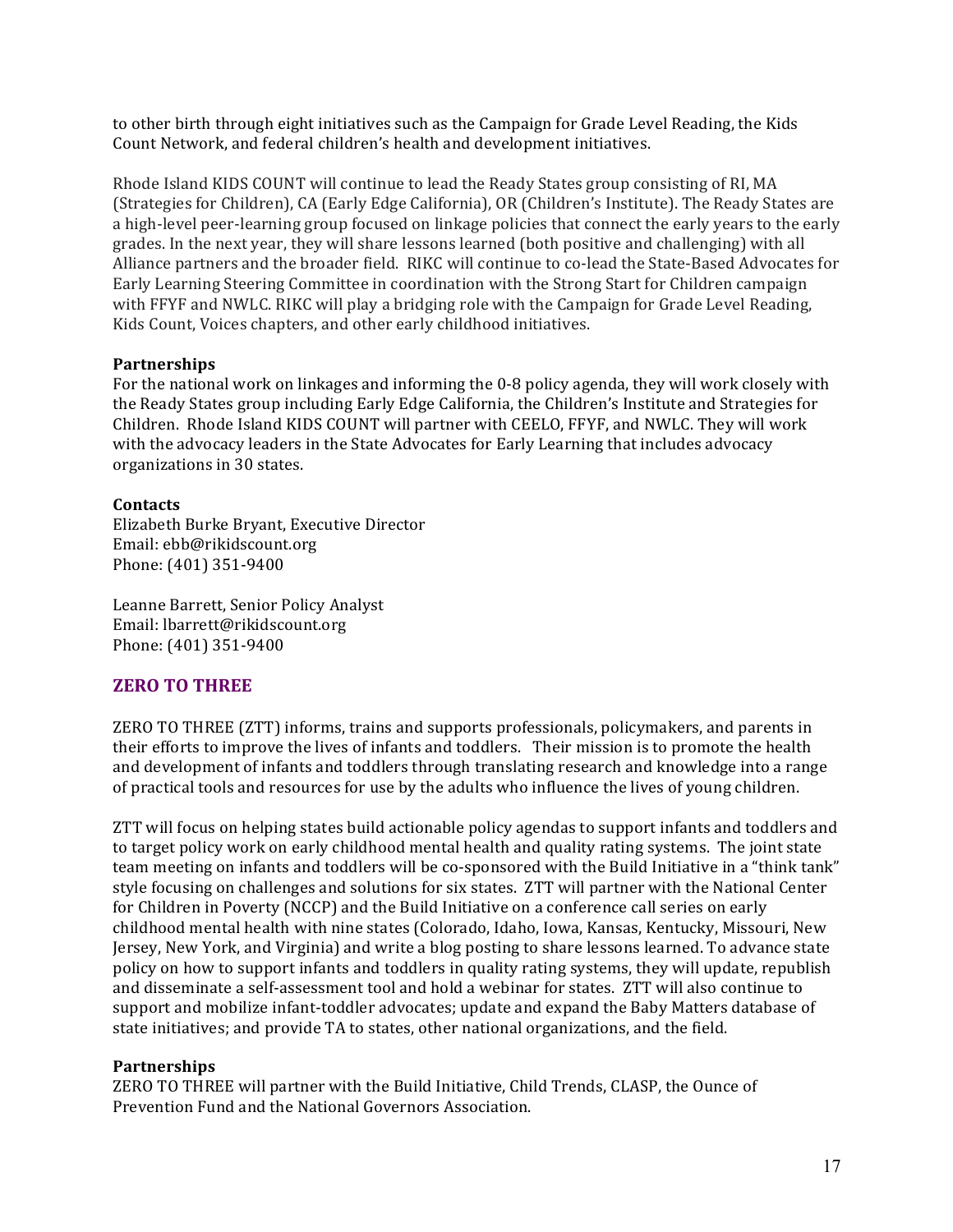## **Contacts**

Barbara Gebhard, Assistant Director of Public Policy Email: bgebhard@zerotothree.org Phone: (304) 776-2940

Matthew Melmed, Executive Director Email: mmelmed@zerotothree.org Phone: (202) 638-1144

### STATE'PARTNERS

## **ARIZONA**

Children's Action Alliance is an independent voice for Arizona children at the state capitol and in the community. Children's Action Alliance works to improve children's health, education, and security through information and action. First Things First is one of the critical partners in creating a family-centered, comprehensive, collaborative and high-quality early childhood system that supports the development, health and early education of all Arizona's children birth through age five. Southwest Human Development is Arizona's largest nonprofit dedicated to early childhood development. Serving more than 135,000 children and their families each year, programs focus on child development and mental health, Easter Seals disabilities services, Head Start and early literacy, child welfare and professional education. FY 15 policy agenda coming soon.

## **Contacts**

Dana Wolfe Naimark, President and CEO Children's Action Alliance Email:'DNaimark@azchildren.org Phone: (602) 266-0707

Sam Leyvas, Executive Director First Things First Email: sleyvas@azftf.gov Phone: (602) 771-5026

Ginger Ward, CEO Southwest Human Development Email: gward@swhd.org Phone: (602) 266-5976

## **CALIFORNIA**

The California Expanding Early Learning Policy Partnership (CA Partnerships) is a unique, insideoutside collaborative of the Advancement Project (AP), the California Child Care Resource and Referral Network (the R&R), Children Now (CN), Early Edge California (EEC, formerly Preschool California), First 5 California (providing in-kind support), and the Western Office of ZERO TO THREE (ZTT). This partnership of allies represents a long-term collaborative effort that aims to close the opportunity gap and prevent the school readiness and achievement gaps for California's students. FY 15 policy priorities coming soon.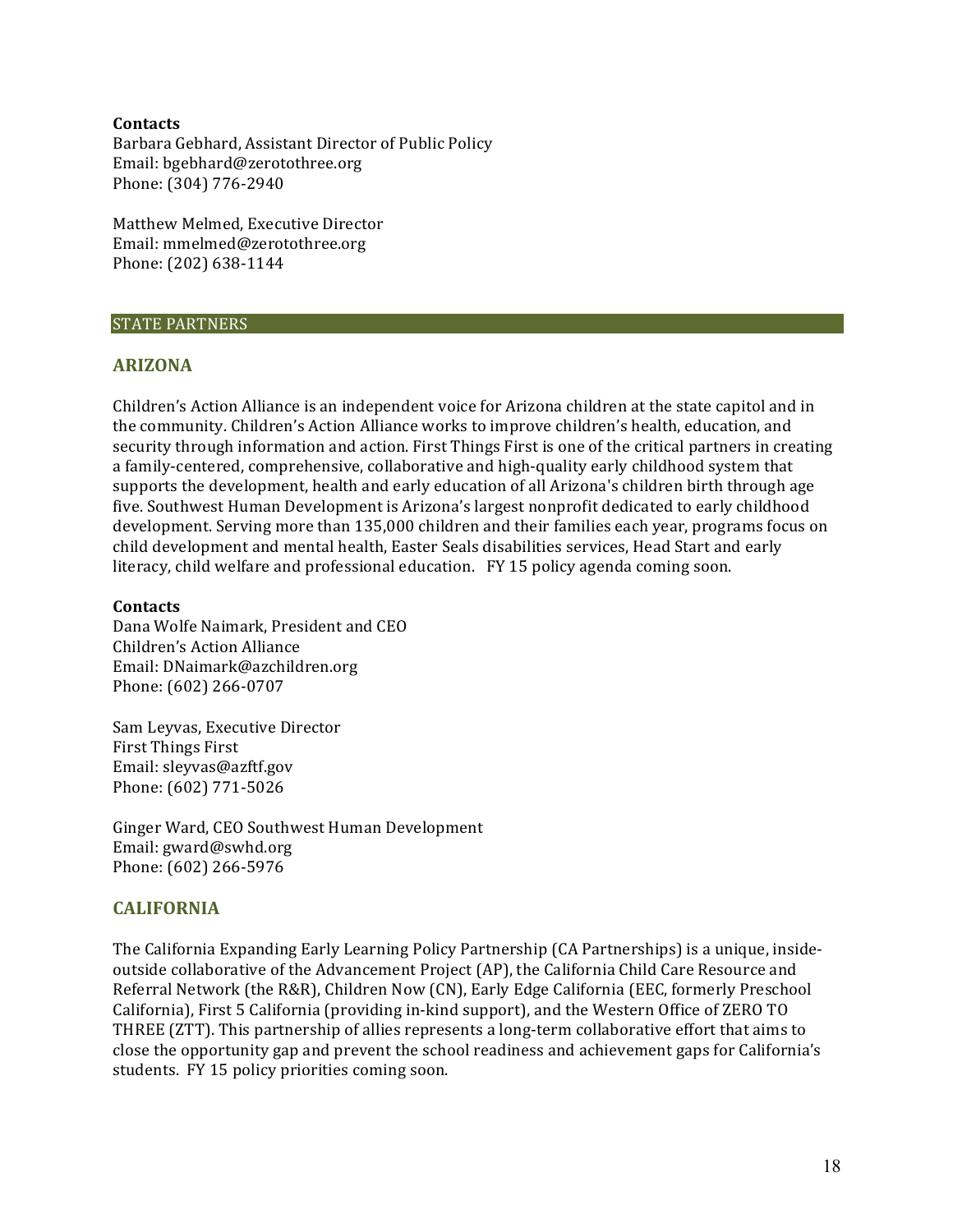## **Contacts**

Kim Pattillo Brownson, Director of Educational Equity (lead) Advancement Project Email: kpattillo@advanceproj.org Phone: (213) 989-1300

Linda Asato, Executive Director California Child Care Resource and Referral Network Email: lasato@rrnetwork.org Phone: (415) 882-0234

Deb Kong, President Early'Edge'California Email: dkong@earlyedgecalifornia.org Phone: (501) 271-0075 ext 314

Tahra Goraya, Director, Western Office ZERO TO THREE Western Office Email: tgoraya@zerotothree.org Phone: (213) 481-7279

Giannina Perez, Associate Executive Director Children'Now Email: gperez@childrennow.org Phone: (501) 763-2444

Camille'Maben' First 5 CA Email: cmaben@ccfc.ca.gov Phone: (916) 263-1083

Email: dkong@earlyedgecalifornia.org Phone: (501) 271-0075 ext 314

# **COLORADO**

The lead Colorado partner is Clayton Early Learning, which is a state and national leader in promoting and delivering evidence-based early childhood education to low- and moderate-income children. They operate the Educare School of Denver, and host the Institute at Clayton Early Learning which researches, creates, and evaluates new and effective practices in early childhood development and teacher preparation. The Colorado Children's Campaign (CCC) is a tradition child advocacy organization that champions policies and programs to improve child health, early childhood development and learning, and K-12 education. Executives Partnering to Invest in Children (EPIC) is a statewide network of business leaders that promotes business leader champions, hosts leadership events, and advocates for high quality early childhood programs.

Policy priorities for the Colorado partners include increasing access to high-quality care. This includes quality care and learning opportunities for infants and toddlers; voluntary, full-day preschool for all low-income 3- and 4-year olds; and full-day kindergarten. They will also focus on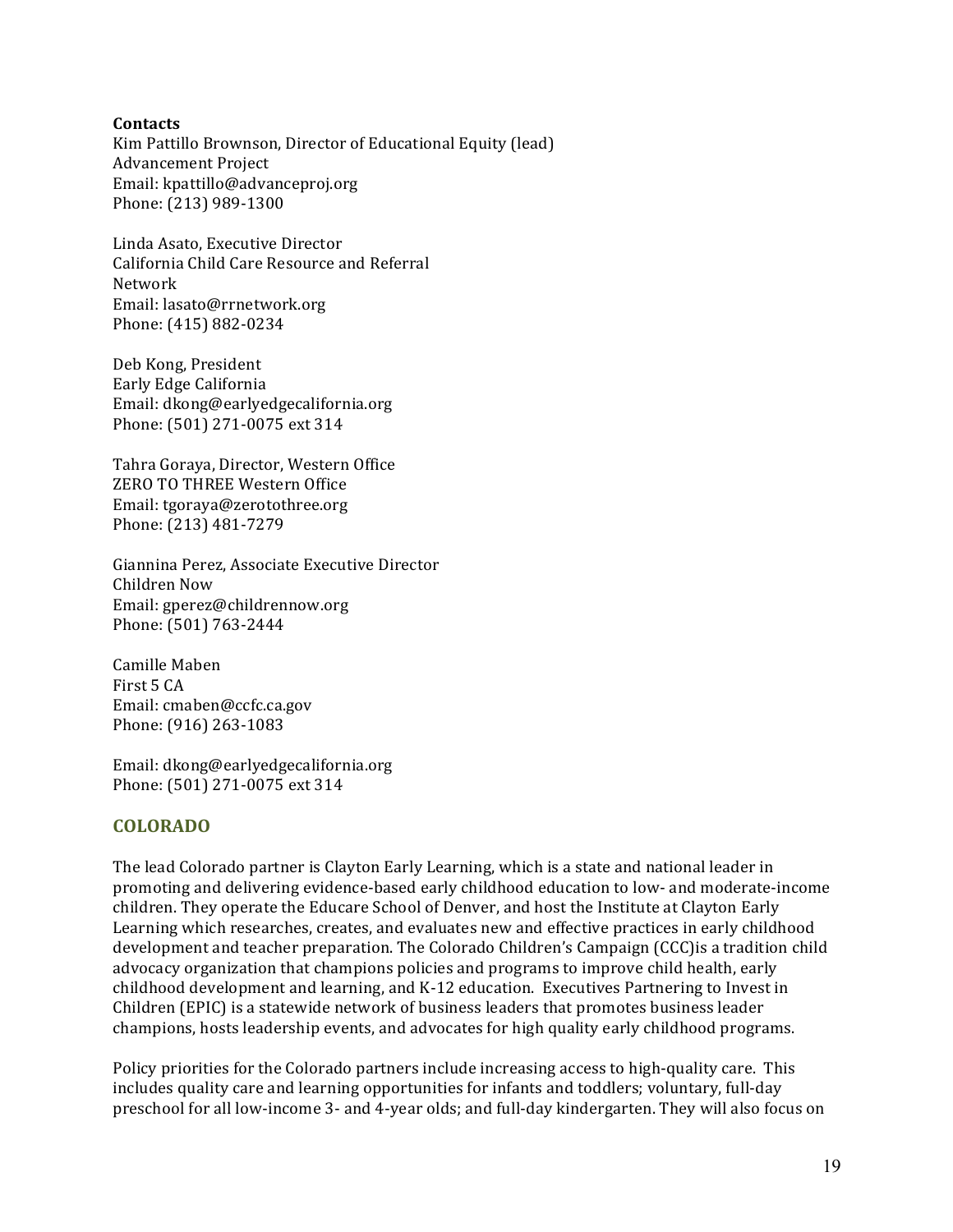transitions to preschool and K-3, and early childhood data systems that identify gaps and serve as an'early warning system. The integration of health, mental health, and early learning is part of their frame.'

## **Partnerships**

In Colorado, the state partners will seek out assistance from a variety of Alliance national TA organizations' including the Alliance for Early Childhood Finance, BUILD, CLASP, Dane Linn, Early Childhood Data Collaborative (at Child Trends), NCCP, NCSL, NWLC, Ready Nation, and Zero to Three.

## **Contacts**

Charlotte Brantley, President & CEO (lead) Clayton Early Learning Email:'CBrantley@claytonearlylearning.org Phone: (303) 398-8578

Molly Yost Clayton Early Learning Email: Myost@claytonearlylearning.org Phone: 303-393-5623

Gloria Higgins, President Executives Partnering to Invest in Children (EPIC) Email: Gloria@gjhiggins.com Phone: (303) 829-0857

Bill Jaeger, Vice President Colorado'Children's'Campaign Email: bill@coloradokids.org Phone: (720) 552-0002

## **FLORIDA**

The Florida partners include representatives of four early learning partner organizations: United Way of Miami-Dade (including the UW Center for Excellence in Early Education-Educare Miami); the Florida Children's Services Council, Association of Early Learning Coalitions, and the Children's Trust (the Miami-Dade Children's Services Council), working together and with other state partners to promote state policies that will improve early care and education in Florida and increase access' to high quality early learning opportunities. Priorities include:

- Expand Florida's School Readiness Performance Pilot, a tiered reimbursement model (see' Narrative)'
- Include in the Performance Pilot: a technical assistance and relationship-based PD network
- Include in the Performance Pilot: engagement strategies to help parents make informed decisions about quality early learning options
- Continuous 12-month eligibility for families; contracted slots and waivers to support Florida's funded EHS-CCPs (TBD)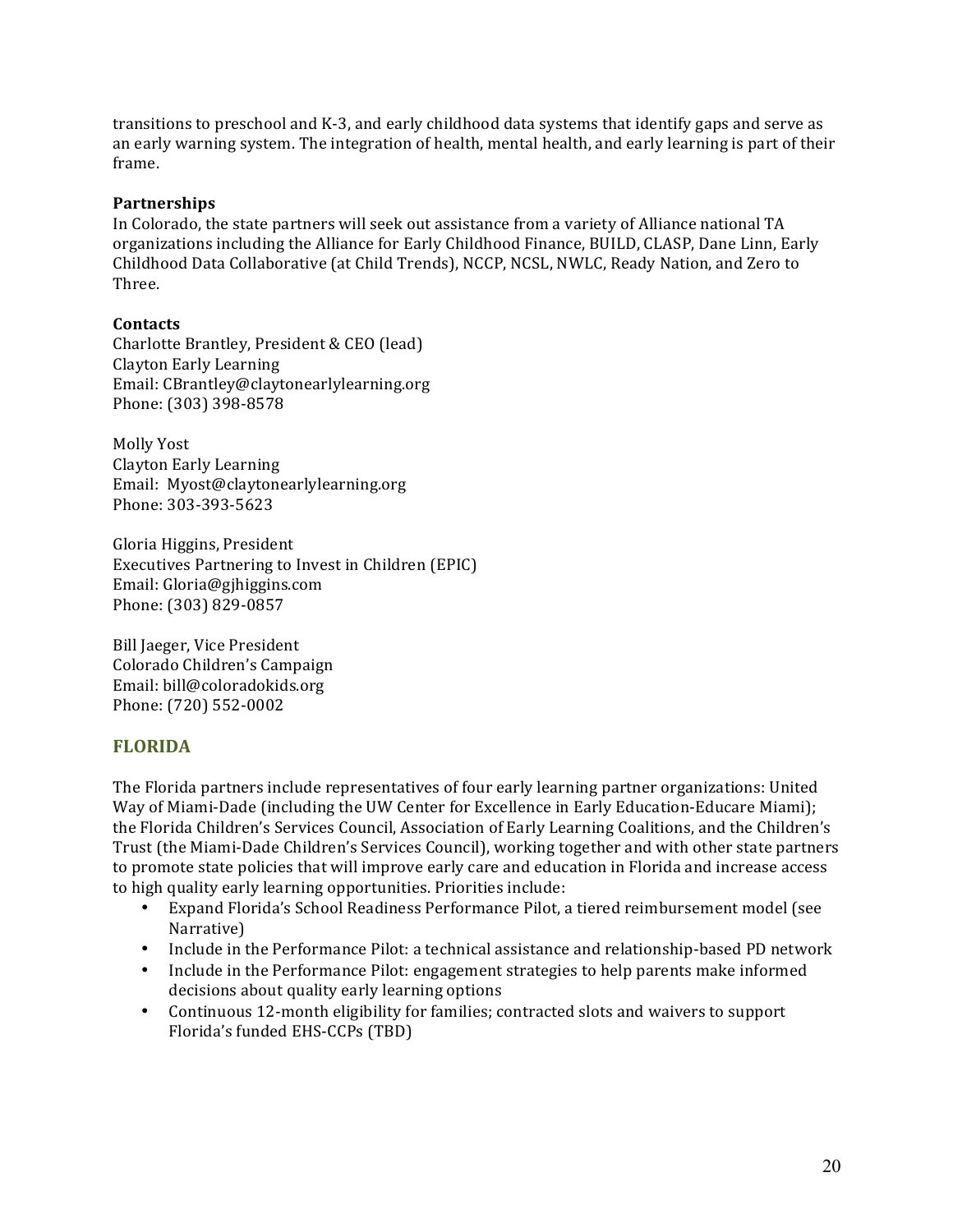## **Partnerships**

State partners include the Florida Partnership for Children (20 or more Florida organizations' promoting a consensus policy agenda); Children's Services Councils of Florida; Association of Early Learning Coalitions; The Children's Movement of Florida; Florida's United Ways. Florida partners will work with national partners including NCCP, CLASP, Louise Stoney, Council for a Strong America., and Zero to Three.

## **Contact**

Jessica Scher, Director, Public Policy Email: scherj@unitedwaymiami.org Phone: (305) 646-7093

## **GEORGIA**

GEEARS: the Georgia Early Education Alliance for Ready Students was established in 2010 to help business, civic, and government leaders maximize the economic return on the state's investments in early childhood learning and development. Guided by a growing body of research documenting the high-dollar return on investment associated with early learning and care, GEEARS is working to position Georgia as a national leader in ensuring that all children enter kindergarten ready to learn and that they are "reading to learn" by third grade.

GEEARS is working to build a statewide movement in support of early education and healthy development for children ages birth to five. They leverage strategies informed by research, policy and practice to ensure that our children enter kindergarten prepared to succeed and on a path to read to learn by the end of third grade. GEEARS works with business, philanthropic, legislative and community leaders to promote high quality programs and systems through public awareness building, advocacy, policy development and research. Priorities include:

- Build Relationships with newly elected state and federal legislators and with newly appointed agency leadership.
- Continue to build support for high quality early education in the business community and with other unlikely messengers statewide.
- Begin to address policies regarding Social and Emotional Development.
- Create understanding among policy makers, advocates, and funders regarding use of assessments and on what child outcome measures we can agree to use.
- Ensure that hard working, low-income families can access and afford high quality care.

## **Partnerships**

A sampling of partners include Educare Atlanta, The Casey Civic Site, the Georgia Department of Early Care and Learning, the Georgia Department of Public Health, the Harvard Center on the Developing Child, Quality Care for Children, Voices for Georgia's Children, the Georgia Chamber, the United Way of Greater Atlanta, the Atlanta Speech School, the Campaign for Grade Level Reading, Neighborhood Nexus, Imagine It: The Atlanta Children's Museum, the Junior League and the Office of Mayor Kasim Reed. GEEARs will see assistance from the TA network on child care policy and child'assessment.'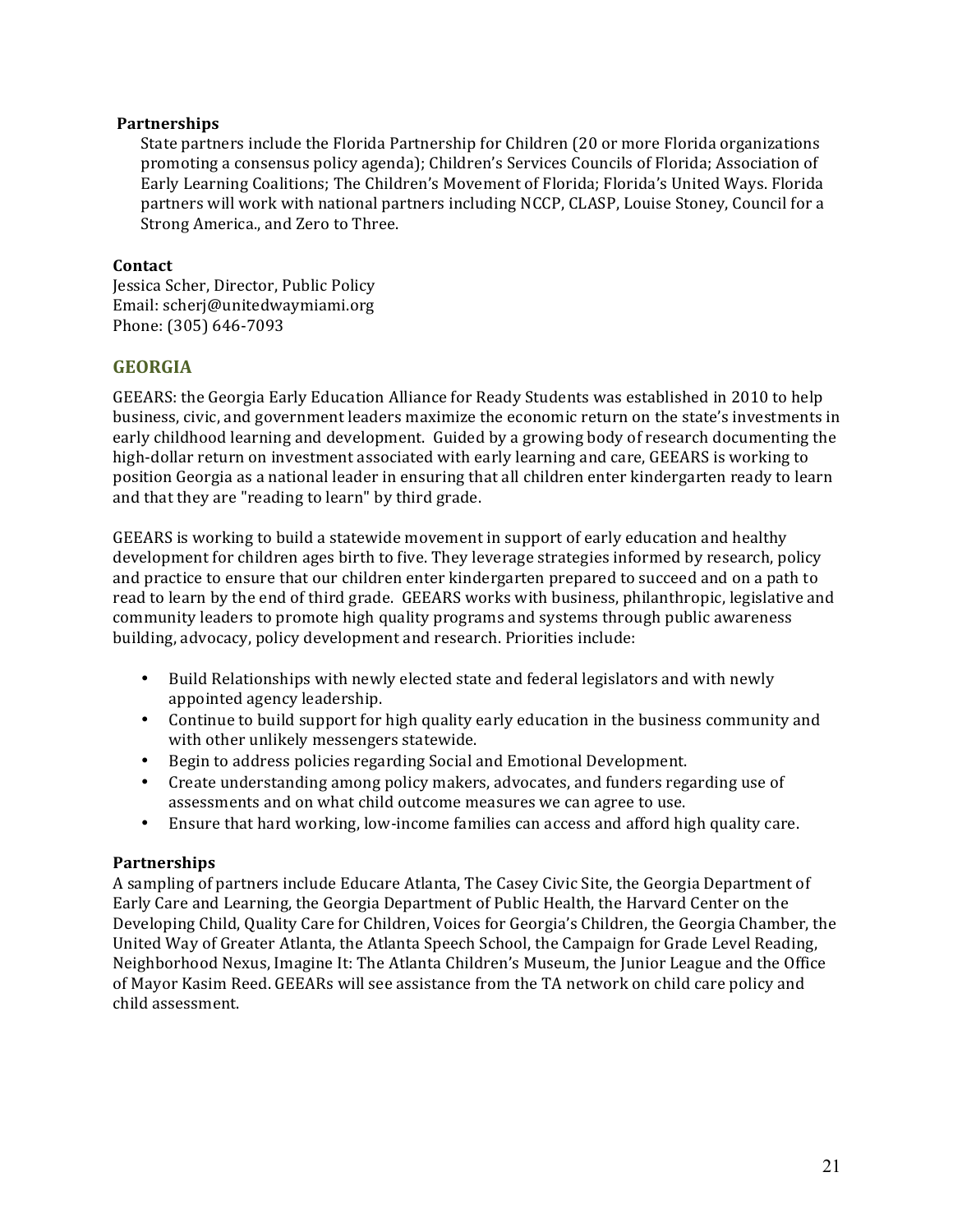**Contact** Mindy'Binderman GEEARS: Georgia Early Education Alliance for Ready Students Email: mbinderman@geears.org Phone: (678) 689-3482

Voices for Georgia's Children will focus on expanded federal support for early learning. Voices for Georgia's Children'deliberately defines its mission to be a powerful and *unifying* voice for a *public* agenda to improve child wellbeing for all kids. Partners include Junior Leagues, county collaboration offices, GEEARS, GAYC, and others who have access to local leadership.

## **Contact**

Pat Willis, Executive Director Voices for Georgia's Children Email: pwillis@georgiavoices.org Phone: (404) 521-0292

## **ILLINOIS**

FY 15 Policy Priorities coming soon.

### **Partnerships**

Illinois Action for Children, Voices for Illinois Children, Latino Policy Forum, Fight Crime Invest in Kids

### **Contact**

Gail Nourse, Director, Illinois Policy Ounce of Prevention Fund Email: gnourse@ounceofprevention.org Phone: (312) 256-8873

## **IOWA**

 $CFPC's$  Iowa policy goals in the birth-to-eight years are a continuation of the policy goals being promoted over the last five years and building upon successful efforts to establish and expand First Five (based upon the Help Me Grow model) both through state activities and within Iowa's SIMs grants and to create a statewide voluntary preschool program that, after the first year of funding, is incorporated into state school aid payments. It also is to continue the K-3 work around third grade literacy that created with Reading Research Center and expanded afterschool programs and instructional supports to K-3 teachers. Finally, it is to take the next steps on the "Child Care Five" Year Plan" developed within the child care community to improve access, compensation, and quality in Iowa's early childhood system, with the next focus upon raising the eligibility level of Iowa's program.

Priorities Include:

- Expand Statewide Voluntary Preschool (SVPP)
- Expand First Five (Child Health Initiative)
- Improve child care subsidy program
- Increase efforts K-3 to respond to struggling readers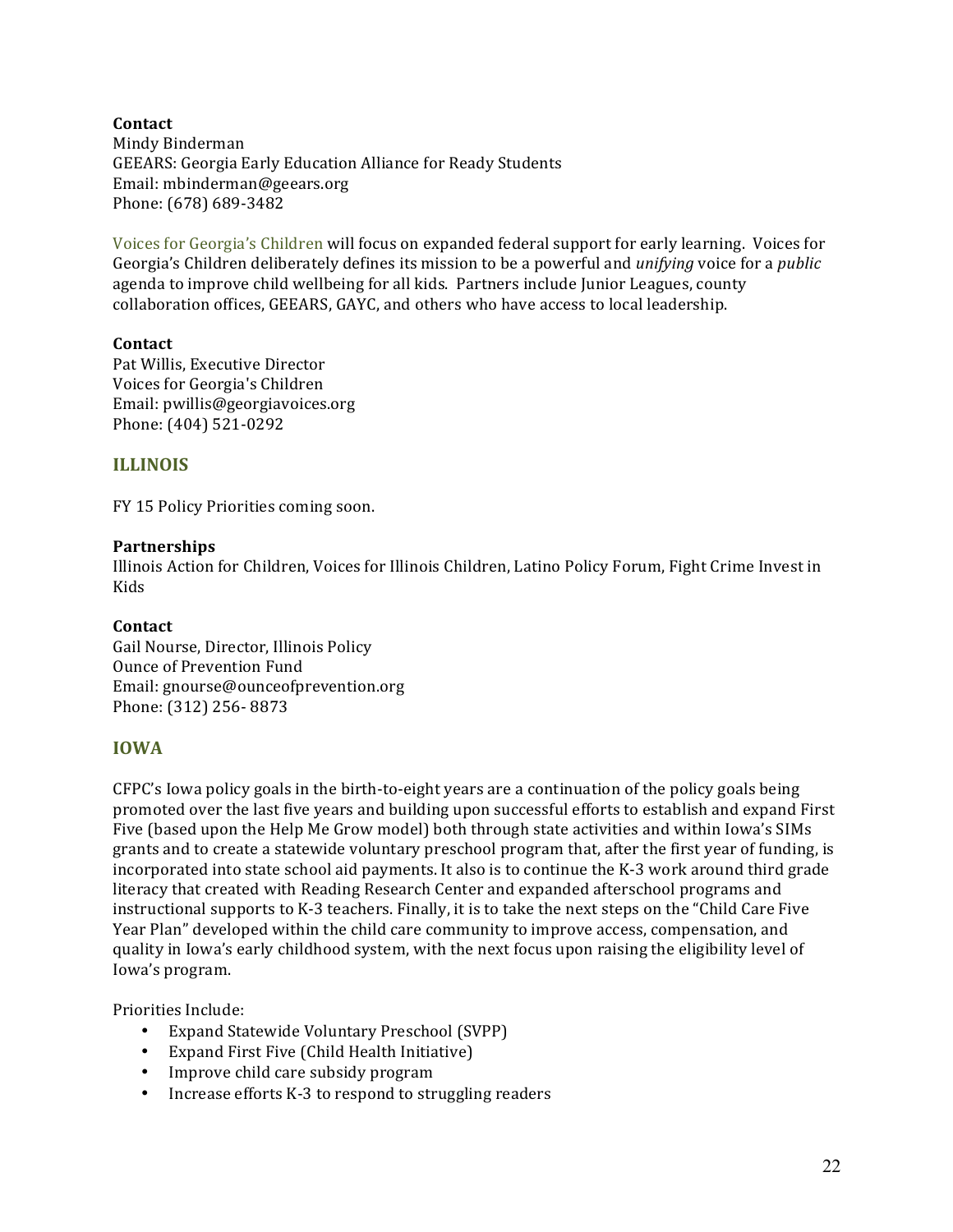## **Contact**

Charlie Bruner, Director Child and Family Policy Center Email: cbruner@cfpciowa.org Phone: (515) 280-9027

# **KANSAS**

Kansas Action for Children is a non-partisan, statewide child advocacy organization focused on shaping health, education and economic policy that will improve the lives of Kansas children and families. Their work is intended to provide an effective voice for young children in Kansas, ensure increased public resources for early education and advancements in early literacy, and strengthen' child care policy. The focus this year will be on adopting a new coalition model to more effectively leverage policymaker support, adding new strategic communications under the coalition brand to increase media coverage, maximizing their relationship with the Kansas Children's Cabinet and Trust Fund, and reinventing the organization's advocacy events to increase visibility of early care and education issues and strengthen stakeholder relationships. KAC's goals are to

- Ensure that all current tobacco settlement dollars are directed to early care and education, and secure an across-the-board increase to strengthen existing early care and education programs.
- Create a joint professional development initiative for preschool and K-3 teachers at the local level by way of the Kansas Children's Cabinet and the Early Childhood Block Grant funding mechanism.
- Increase reimbursement rates for Child Care Assistance or identify other ways to enhance child care policy using unspent TANF dollars.

## **Partnerships**

KAC will partner with NGA on professional development and NWLC on the child care assistance policy effort.

### **Contacts**

Shannon Cotsoradis, President & CEO Kansas Action for Children Email: shannon@kac.org Phone: (785) 232-0550

April Holman, Executive Director Kansas Coalition for School Readiness Email: April@kac.org Phone: (785) 232-0550

## **LOUISIANA**

The Policy Institute for Children is a non-partisan, independent source of data, research and information for policy makers, stakeholders and the public a large around issues related to young children in Louisiana. The Institute seeks to develop policy proposals informed by research, best practice and the experiences of other states, and to perform educational and outreach activities around those recommended policy solutions.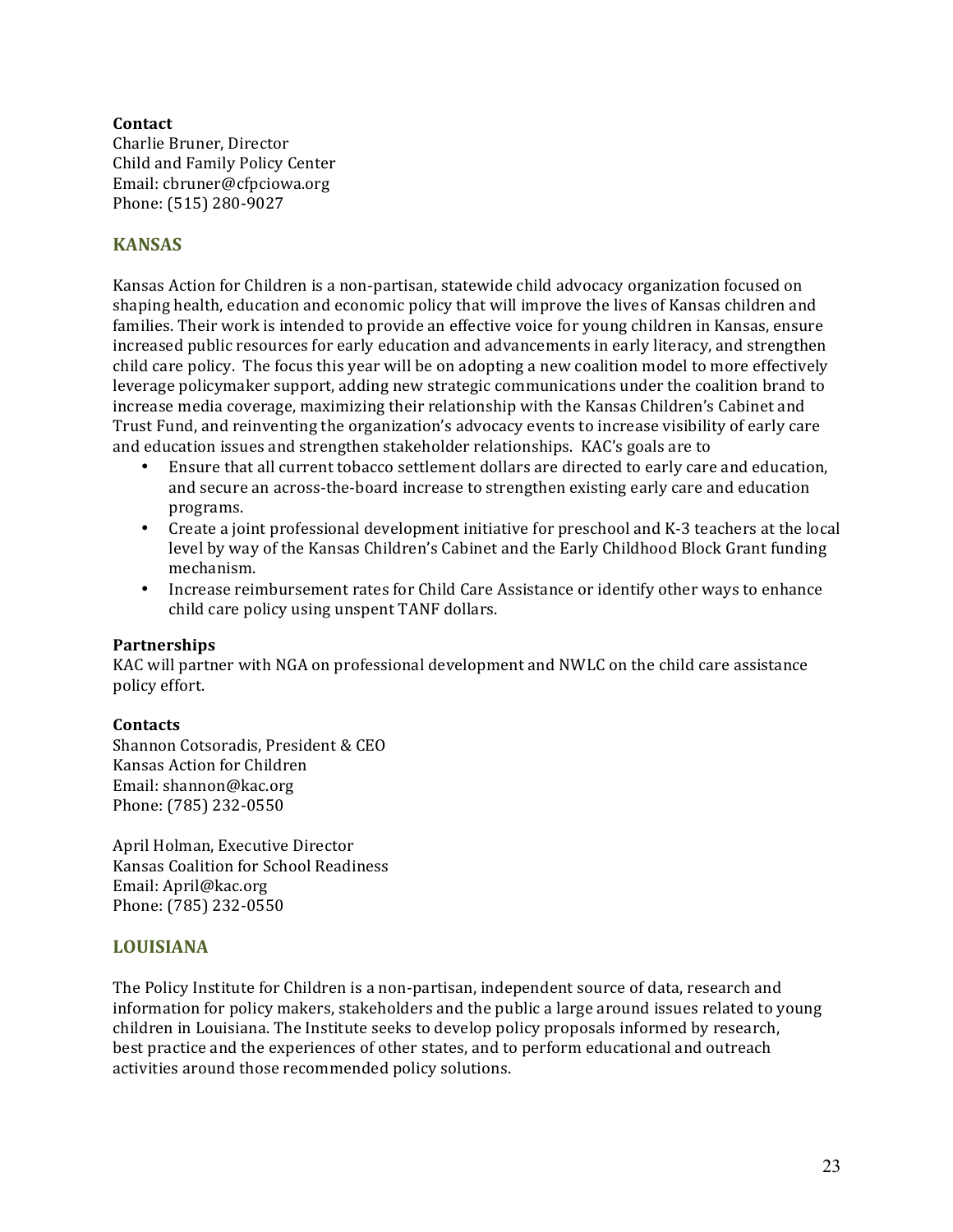The Policy Institute will work to ensure that the revised Louisiana School Readiness Tax Credits' (SRTC) effectively incentivize, support and enhance high quality care and early learning for children' birth through age four. The Policy Institute will finalize the White Paper and recommendations, and lead a SRTC campaign to raise public awareness and educate stakeholders and policy makers on the SRTC and the recommendations. Through this campaign, the Policy Institute will work to build support among traditional and nontraditional allies for the tax credits and the recommendations, and then to mobilize these stakeholders, allies, and policy makers. If effective, this campaign will influence the proposal that will be made by the Department of Education to the Legislature, and ultimately to impact what is adopted by the state for these critical supports for early learning in Louisiana.

## **Partnerships**

Louisiana will rely on technical assistance from the following national TA partners: Louise Stoney, NWLC, NAEYC, Child Care Aware, Build, CED, Fight Crime: Invest in Kids.

## **Contact**

Melanie Bronfin, Director, The Policy Institute Louisiana Partnership for Children & Families Email:'Melanie.Bronfin@louisianapartnership.org Phone: (504) 288-0988

## **MAINE**

The Maine Children's Alliance (MCA), the primary statewide children's advocacy organization, will focus on implementation of the 2014 preschool expansion legislation (LD 1530), advancing early childhood mental health policies for young children who are being served by Head Start, child care, preschool, and public schools, and educating candidates and building champions. On preschool, they will serve as a member of the stakeholder group working with the Department of Education on implementation and prepare for Maine's application for new federal preschool dollars. Concerned about the increasing numbers of children bringing difficult behaviors to early care and school settings, MCA will explore the use of mental health consultants as a strategy for assisting parents and providers in managing difficult behaviors. MCA will launch a new candidate strategy called the Children's Platform that will be developed through a Children's Convention held at Educare Central Maine. The process will include developing the platform with a broad group of supporters, a delegate process where supporters will deliver the platform to gubernatorial and legislative candidates, and a targeting of supporters post-election.

### **Partnerships**

In Maine, the state partners will seek out assistance from CEELO for support on implementation of the pre-k expansion.

## **Contact**

Rita Furlow, Senior Policy Analyst Email: mhenderson@mekids.org Phone: (207) 623-1868

## **MASSACHUSETTS**

Strategies for Children (SFC) leads a multi-pronged statewide campaign to ensure that children in Massachusetts have access to high-quality early education and become proficient readers by the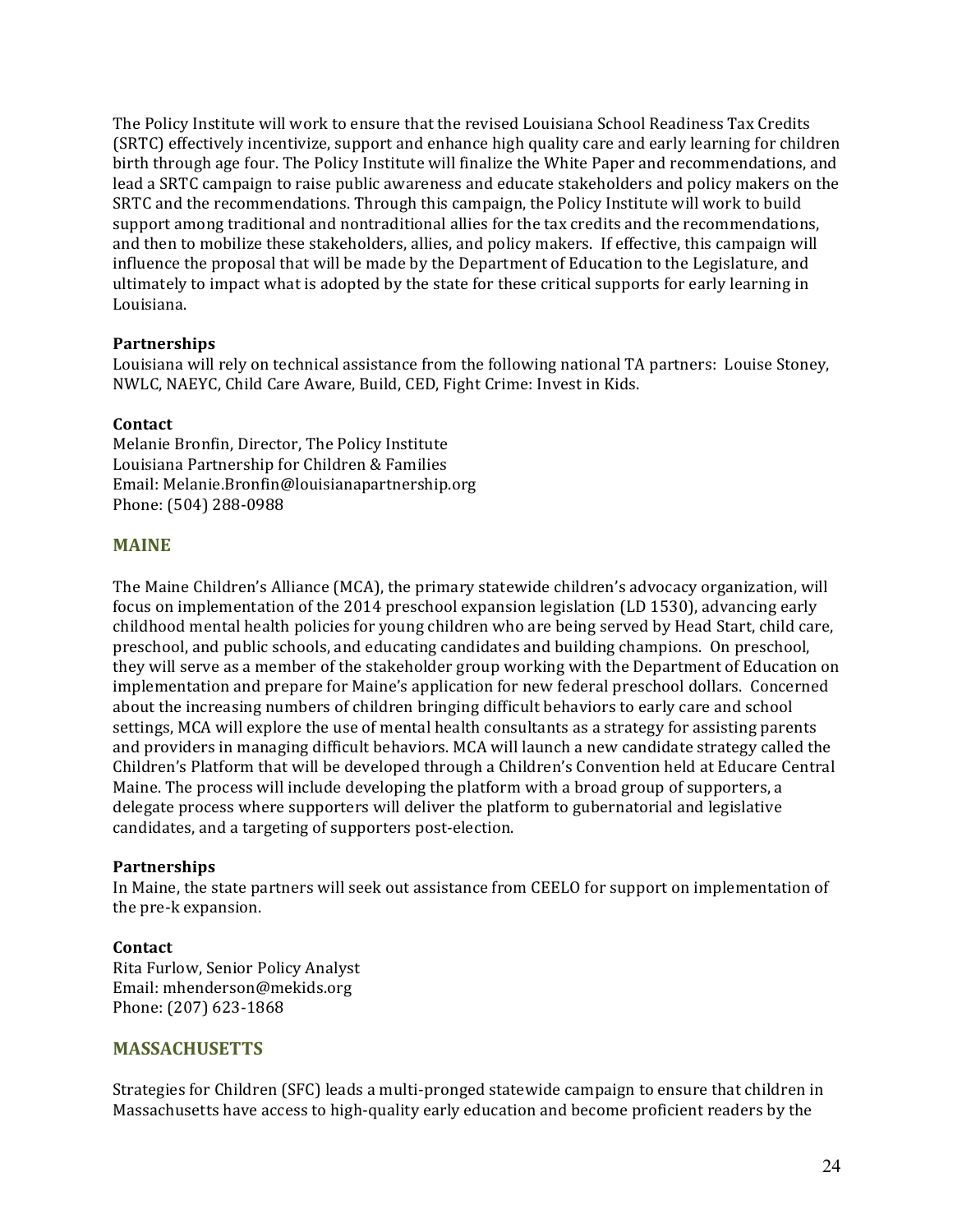end of third grade. They engage in public policy, research, partnering with communities, coalition development, identifying and sharing best practices, constituency building, and raising awareness.

SFC will focus on increasing access to high-quality early education and ensuring children are ready to succeed in school and become proficient readers by the end of third grade. They will continue to work with the three Massachusetts education agencies and the legislature on implementation of the recommendations of the state-appointed Early Expert Literacy Panel and inform further development of the kindergarten readiness assessment system, the QRIS, full-day kindergarten, and birth through eight grants administered by the Department of Early Education and Care, and the Early Learning Challenge. SFC will continue to make the case for early learning as a critical component of the broader college/career educational continuum and develop a phase-in plan for the next governor on universal pre-k. SFC will continue to explore how to best leverage to advance a state policy agenda. They will also do federal advocacy and work to position MA to receive any new federal funding.

## **Partnerships**

Strategies for Children (SFC) will partner with the Department of Early Education and Care, MBAE and Mass Budget, and superintendents. They will also partner with the three Alliance state partners' in the Ready State Group and complete their participation with NGA in their policy academy.

## **Contacts**

Amy O'Leary, Campaign Director, Early Education for All Strategies for Children Email: aoleary@earlyeducationforall.org Phone: (617) 330-7384

# **MICHIGAN**

The Center for Michigan (CFM) objective is to make Michigan a better place by encouraging greater understanding and involvement in policy issues among the state's citizens, and making sure their voices are regularly heard. They do this by calling forth citizen views, amplifying those views, and projecting them into the halls of power. Their work can be described in three verbs–engage, inform' and achieve–which together make up a dynamic model of social and political change. Their focus for FY15 includes the following activities:

- Watch the budget development process and preserve funding for state pre-k (GSRP), if necessary.
- The Center for Michigan (CFM) and Public Sector Consultants (PSC) will facilitate discussions and decision making among advocates, the Office of Great Start, and the governor's office on a coherent, politically practical 0-3 policy proposal. In partnership with Michigan's Children, CFC and PSC will interview legislative leaders to understand their perspectives on 0-3 issues leading to a draft 0-3 policy proposal for the FY16 budget process.'
- CFM's Bridge Magazine will to do the same kind of reporting in the 0-3 realm that was done in the award-winning series on unmet need for GSRP, The Forgotten Four-Year-Olds.
- The Early Childhood Investment Corporation (ECIC) will focus on providing public education and peer learning opportunities that will help publicize the 0-3 research report in order to encourage discussion about and help build consensus around a 0-3 policy agenda. Specifically, ECIC will showcase best practices highlighted as case studies in the 0-3 report.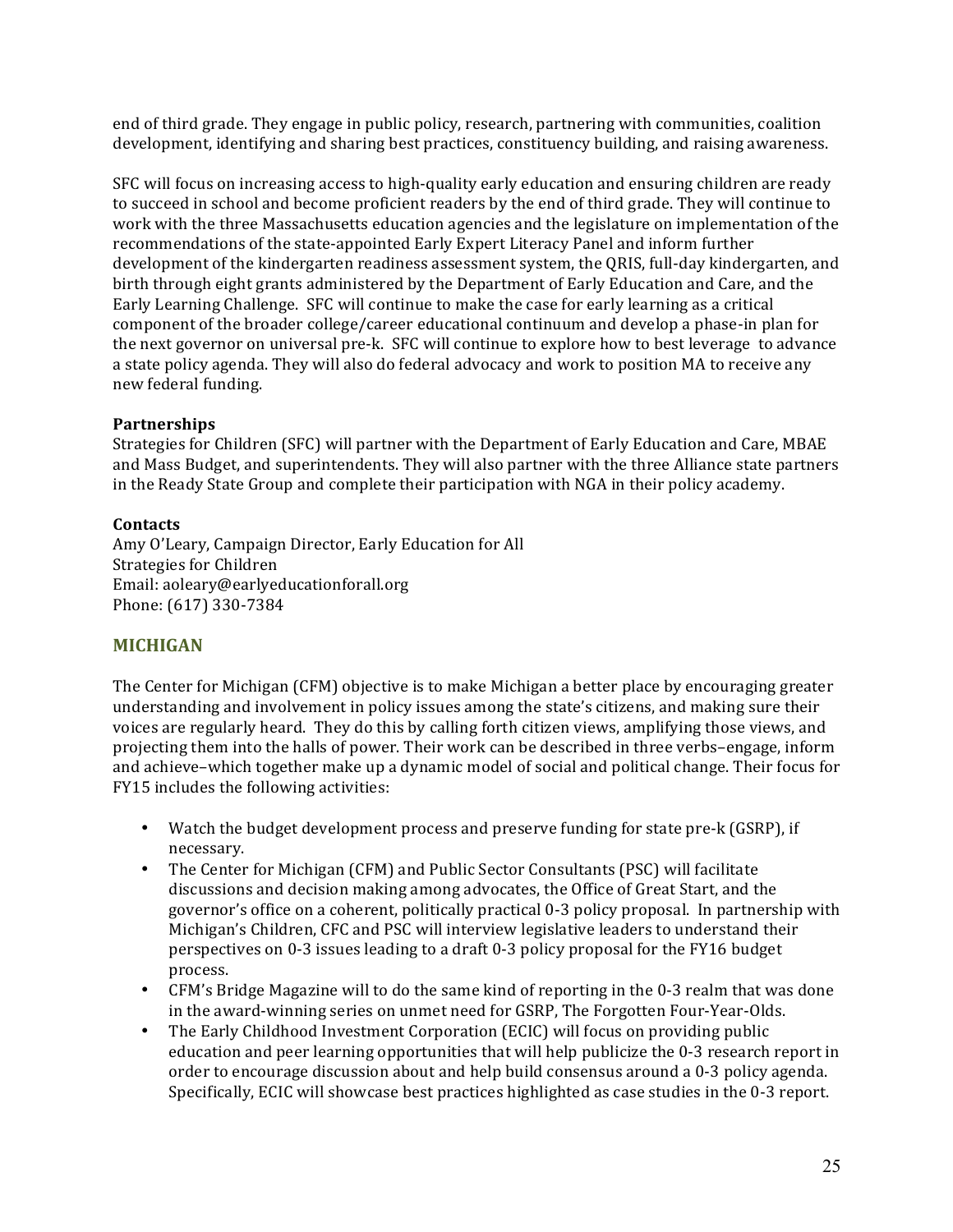Two in-person sessions will bring a mix of stakeholders together for information sharing and peer learning. Two webinars will focus on key themes and highlight cases studies that illustrate those themes.

- Educate lawmakers and responding to their questions, in partnership with Michigan's Children.
- CFM and PSC will convene the business leaders to (a) vet the 0-3 policy proposal, (b) approach the 120 business leaders who signed on to the original call to action to ask for their support on the new 0-3 proposal, and  $(c)$  develop strategies and tactics for moving the policy proposal forward.

## **Partnerships**

The Center for Michigan collaborates with multiple partners in its work.

## **Contact**

John Bebow, President The Center for Michigan Email:'jbebow@thecenterformichigan.net Phone: (734) 769-4625

# **NEBRASKA!**

First Five Nebraska works to advance effective early childhood policy, focused on children from birth to aged eight by engaging the public, outside messengers, policy makers, and the media. FFN's policy agenda is based on relevant research, data and best early childhood practices messaged within Nebraska's political context and conservative environment.

First Five Nebraska Policy Priorities for 2015:

- Actively participate in the Legislature's Education Committee's statewide visioning process for education in Nebraska (through December 2014).
- Work with the Education Committee as they reprioritize lottery funds for education initiatives.
- Develop a communications plan for the Nebraska Department of Education and the new Early'Childhood'Quality'Rating'and Improvement'System'with'recommendations'on' outreach and awareness building. In addition, the plan will also include recruitment strategies.
- Contract and manage the evaluation process of Nebraska's recently-established Quality Rating and Improvement System, *Step Up to Quality*.

## **Contacts**

Jen Goettemoeller, Policy Associate Email:'jgoettemoeller@firstfivenebraska.org Phone: (402) 261-9671

Becky Veak, Policy Associate Email:'bveak@firstfivenebraska.org Phone: (402) 261-9671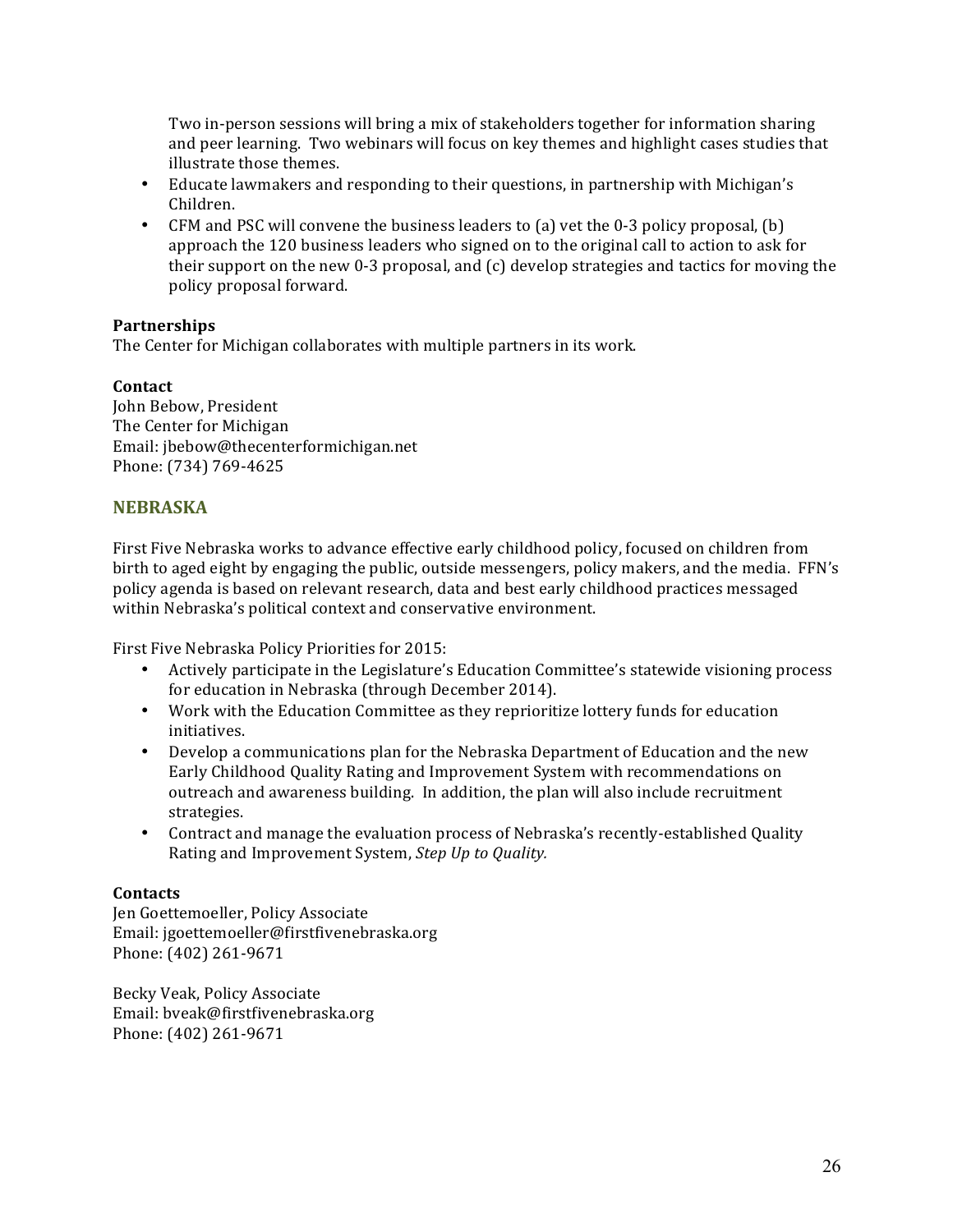## **NEW!JERSEY**

New Jersey has been a leader in identifying and addressing many of the issues that arise when' developing the components of an early learning continuum as well as advancing the connections between those components. In early 2014, Advocates for Children of New Jersey (ACNJ) convened a diverse group of early childhood stakeholders to create a plan for how best to address those barriers impeding the development and implementation of a strong state early learning system. Several issues emerged as priorities: full-day kindergarten; transition practices between the various' age groups' between birth'and'age 8; and higher's education and/or professional development for caregivers, teachers and administrators. ACNJ will use a variety of strategies including meeting with key decision-makers and stakeholders, producing fact sheets and briefs, infographics, and conducting analysis of policies and regulations.

Advocates for Children of New Jersey (ACNJ) will continue to play a leadership role in the State-Based Advocates for Early Learning which is leading coordination among state advocates with the federal campaigns for new federal funding for early childhood and providing input into the policy direction of national proposals and helping to identify critical issues raised by the states.

## **Contact**

Cecilia Zalkind, Executive Director Advocates for Children of New Jersey Email: czalkind@acnj.org Phone: (973) 643-3876

## **NEW!MEXICO**

Three partners lead the work in New Mexico. NMECDP will take the lead on the development of a new Child Care Accountability Act, informed by an extensive stakeholder process that includes town'hall'meetings and strategic engagement of business and legislative champions. This work will build on the child care cost modeling and financing strategies developed in FY14. NMAEYC and NM Voices will be active partners in the development of the Act. NMAEYC will provide leadership and support for two advocacy days at the state capitol – the 2015 Celebrating NM's Children and Youth' Days, the 2015 NM Early Childhood Public Policy and Parent Advocacy Leadership Institute - as well as communicate to ECE stakeholders about the content of ECE hearings. NM Voices will contribute through research and data sharing. This includes researching and disseminating additional ECE-related data sets for the NM KIDS COUNT Data Book and Data Center; convening an annual KIDS COUNT conference; disseminating an updated NM KIDS are COUNTing of Us policy agenda; educating candidates for public office; contacting interim committees; facilitating community presentations/workshops; writing and disseminating policy briefs, op-eds, and blogs; and effectively using social media.

### **Partnerships**

As in past years, NMECDP will continue to provide leadership to the New Mexico team for policy deliverables and will continue to partner with and seek the expert advice of the New Mexico' Association for the Education of Young Children (NMAEYC) and New Mexico Voices for Children (NMVFC). NMECDP will coordinate technical assistance from CLASP, the Ounce of Prevention Fund, CED, Ready Nation, and consultants Louise Stoney and Karen Ponder.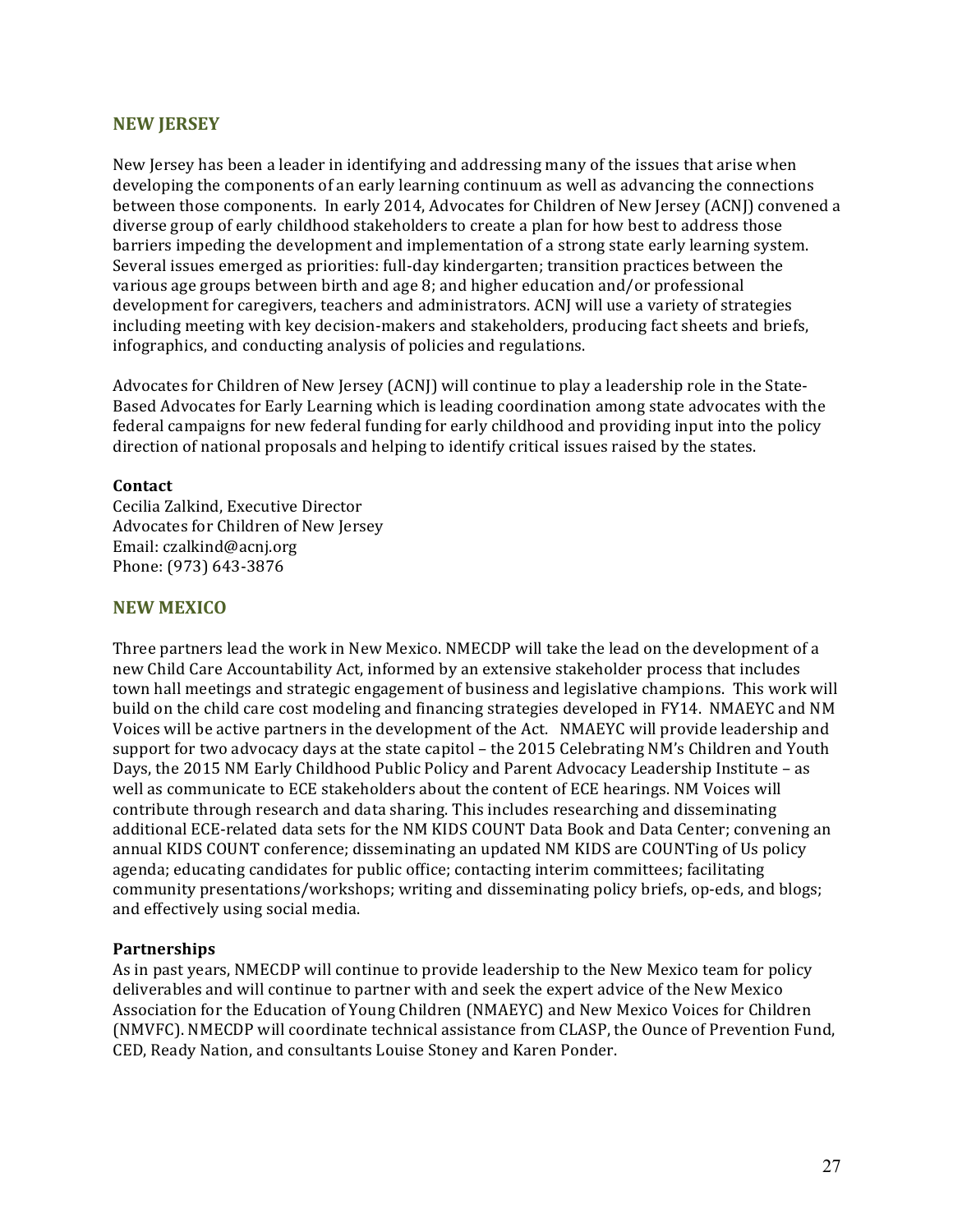## **Contacts**

Katherine Freeman, CEO & President United Way of Santa Fe County Email: Katherinef@UWSFC.org Phone: (505) 988-2002

Baji Rankin, Executive Director New Mexico AEYC Email: Baji@nmaeyc.org Phone: (505) 243-KIDS

Veronica Garcia, Executive Director New Mexico Voices for Children Email: vgarcia@nmvoices.org Phone: (505) 244-9505

## **NEW!YORK**

The Center for Children's Initiatives (CCI) and Winning Beginning NY (WBNY) partners will focus on federal advocacy through activities to be determined. FY 15 policy priorities coming soon.

### **Contact**

Betty Holcomb, Policy Director Center for Children's Initiatives Email: bholcomb@ccinyc.org Phone: (212) 381-0009

# **OKLAHOMA!**

Oklahoma partners will be working on a variety of activities and policy priorities. These include:

- Identify a mechanism to include family voices in policy and program changes.
- Implement standardized Pre-Kindergarten literacy assessment;
- Recommend policy changes to child care subsidy regulations to increase access and promote program collaboration;

### **Partnerships**

The OPSR is a partnership with 32 public-private partners and also works with universities and other non-profits, Educare and foundations.

### **Contacts**

Debra Andersen, Executive Director Smart Start Oklahoma Email:'debra.andersen@smartstartok.org Phone: (405) 278-6978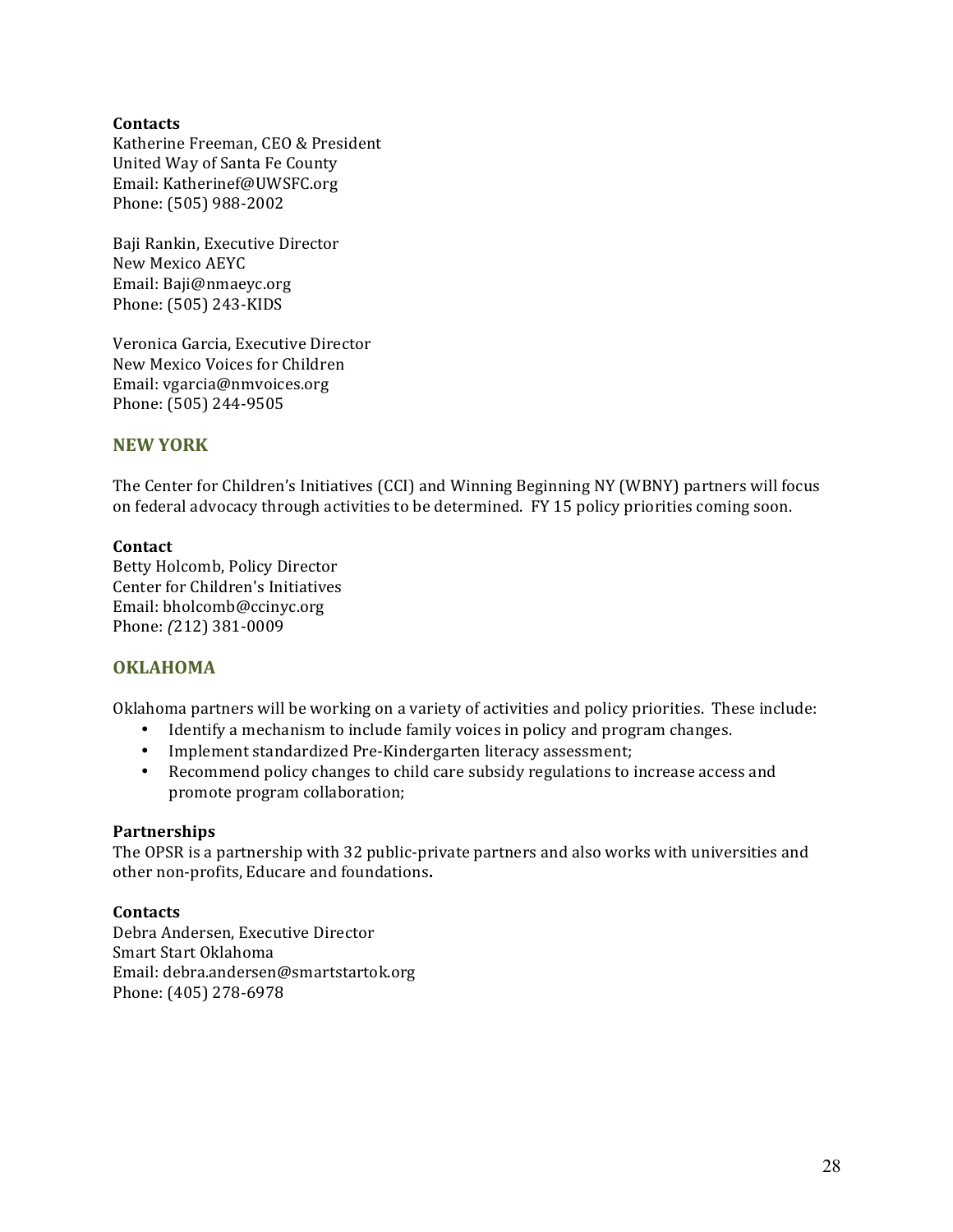## **OREGON**

The Children's Institute (CI) works to move research to action by propoting cost-effective public and private investments in young children, pre-birth through third grade. The Children's Institute will continue its dual strategy of working at the state policy level and at the local demonstration site level.' At the state level, the *Ready For School* campaign work will include protecting current state funding for birth to five, supporting quality improvement strategies, revamping their Ready for School public awareness campaign, and assisting the state in launching a Kindergarten Readiness Assessment. CI's advocacy will include working to inform and shape the Governor's budget and agenda, developing policy and budget recommendations focused on mixed delivery, and on sustaining RTT-ELC efforts.

At the local level, the *Early Works* 10-year, birth to eight, early learning demonstration initiative will continue to integrate and align early education with the primary grades in one urban and rural site. At the demonstration sites they will continue to analyze community health assessment data and develop a health focused agenda driven by proof points from Early Works. These experiences will help inform the joint subcommittee of the Early Learning Council/Oregon Health Policy Board as they make recommendations regarding medical homes, developmental screening, and assessments of family well-being. On family support, they CI support the parent leadership team to take knowledge out into the classroom and community.

### **Partnerships**

The Children's Institute will seek out assistance from the National Governors Association and Zero' to Three, and will rely on NAEYC and CLASP materials and expertise. They will continue to participate in the Ready States group, linking the early years to the early grades, as well as participate in Zero to Three's conference call series to support young children's mental health.

The Children's Institute will support the ONE Voice for Childcare Coalition, which includes Children First for Oregon, Oregon Association for the Education of Young Children (OAEYC), Oregon AFSCME and Service Employees International Union.

#### **Contact**

Swati Adarkar, President & CEO Children's Institute Email: swati@childinst.org Phone: (503) 219-9034

### **PENNSYLVANIA!**

Pennsylvania Partnerships for Children will conduct early childhood advocacy in Pennsylvania to inform and support the passage of significant new federal funds for early learning. They will work through their coalition to educate policymakers, inform the media and mobilize key stakeholders to support strategic federal investments in early learning. This work builds on their successful 20year track record of work on a range of early childhood policy issues. They already possess strong relationships with many key members of the Pennsylvania congressional delegation who will be critical to winning new investments. State-level Policy Priorities for Pennsylvania Partnerships for Children include the following: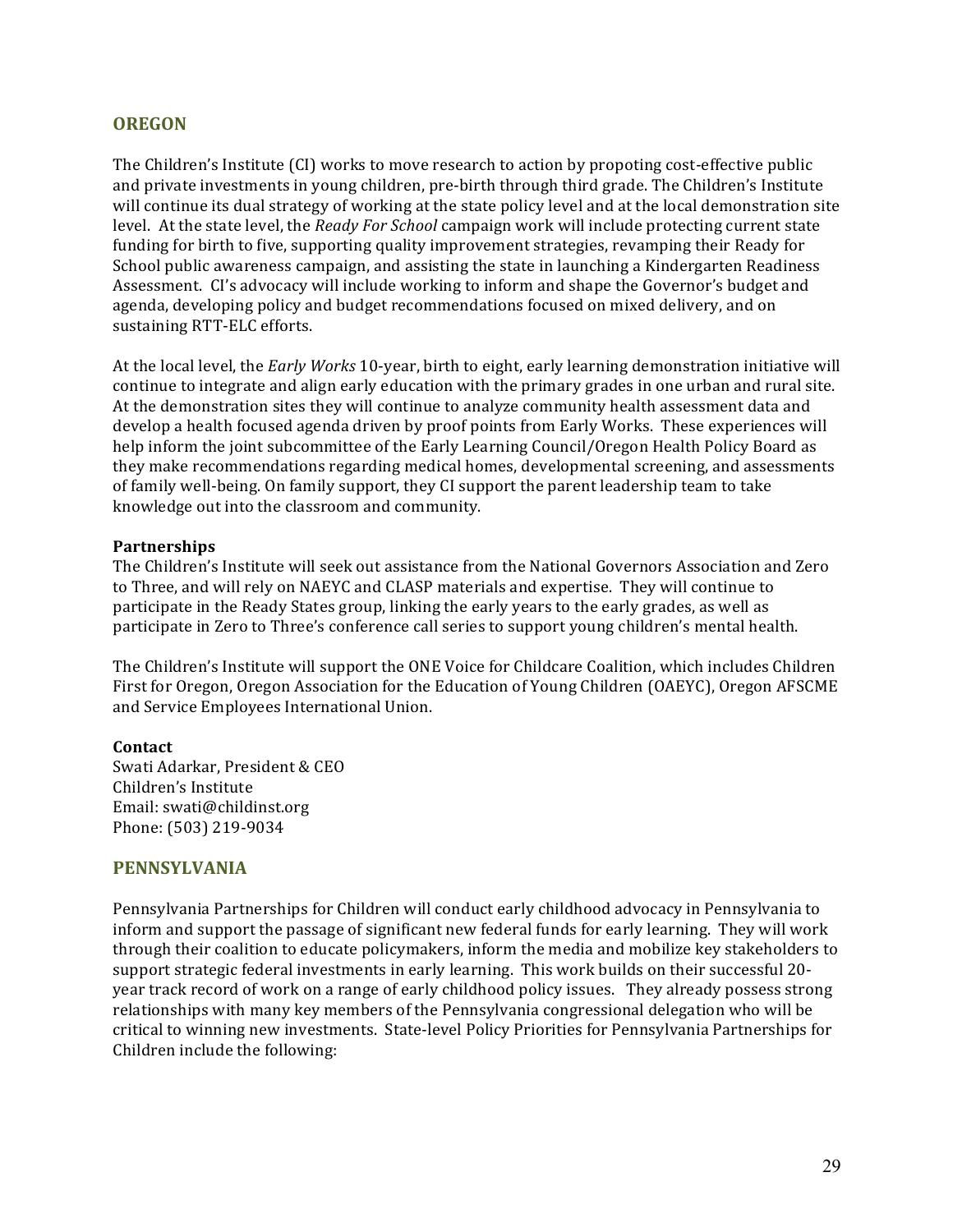- Increase the availability of evidence-based home visiting strategies to strengthen families and meet the comprehensive needs of infants and young children at highest risk.
- Monitor investments and policies that support the inclusion of children with developmental delays and disabilities in high-quality early learning programs and provide ongoing supports to parents and providers.
- Ensure the availability of high-quality child care for at-risk, working parents.
- Increase the number of children enrolled in high-quality pre-k.

## **Contact**

Joan Benso, President and CEO Pennsylvania Partnerships for Children Email: JBenso@papartnerships.org Phone: (717) 236-5680

## **RHODE ISLAND**

Rhode Island KIDS COUNT is an independent, non-partisan children's policy organization that works to improve the well-being of children in Rhode Island.. RIKC's state work will accelerate building a coherent, high-quality b-8 early childhood system, including developing statewide infant/toddler policy priorities, implementing the Race to the Top - Early Learning Challenge grant, working with the legislature and state leaders to expand access to high-quality child care, preschool and full-day kindergarten. They will also work with a targeted group of urban superintendents and the Education Commissioner to bridge professional development between early childhood and K-3' teachers, state-wide teacher evaluation system, public schools in our QRIS, and fourth grade reading proficiency as lever for early years' investments.

## **Partnerships**

RIKC will partner as needed to support their state-level agenda.

### **Contacts**

Elizabeth Burke Bryant, Executive Director Rhode Island KIDS COUNT Email: ebb@rikidscount.org Phone: (401) 351-9400

Leanne Barrett, Senior Policy Analyst Email: lbarrett@rikidscount.org Phone: (401) 351-9400

## **UTAH!**

Voices for Utah Children will focus on informing and supporting new federal funds for early childhood. Voices for Utah Children conducts research and advocacy on early education initiatives in'Utah.

### **Contact**

Karen Crompton, President and CEO Voices for Utah Children Email: karen@utahchildren.org Phone: (801) 364-1182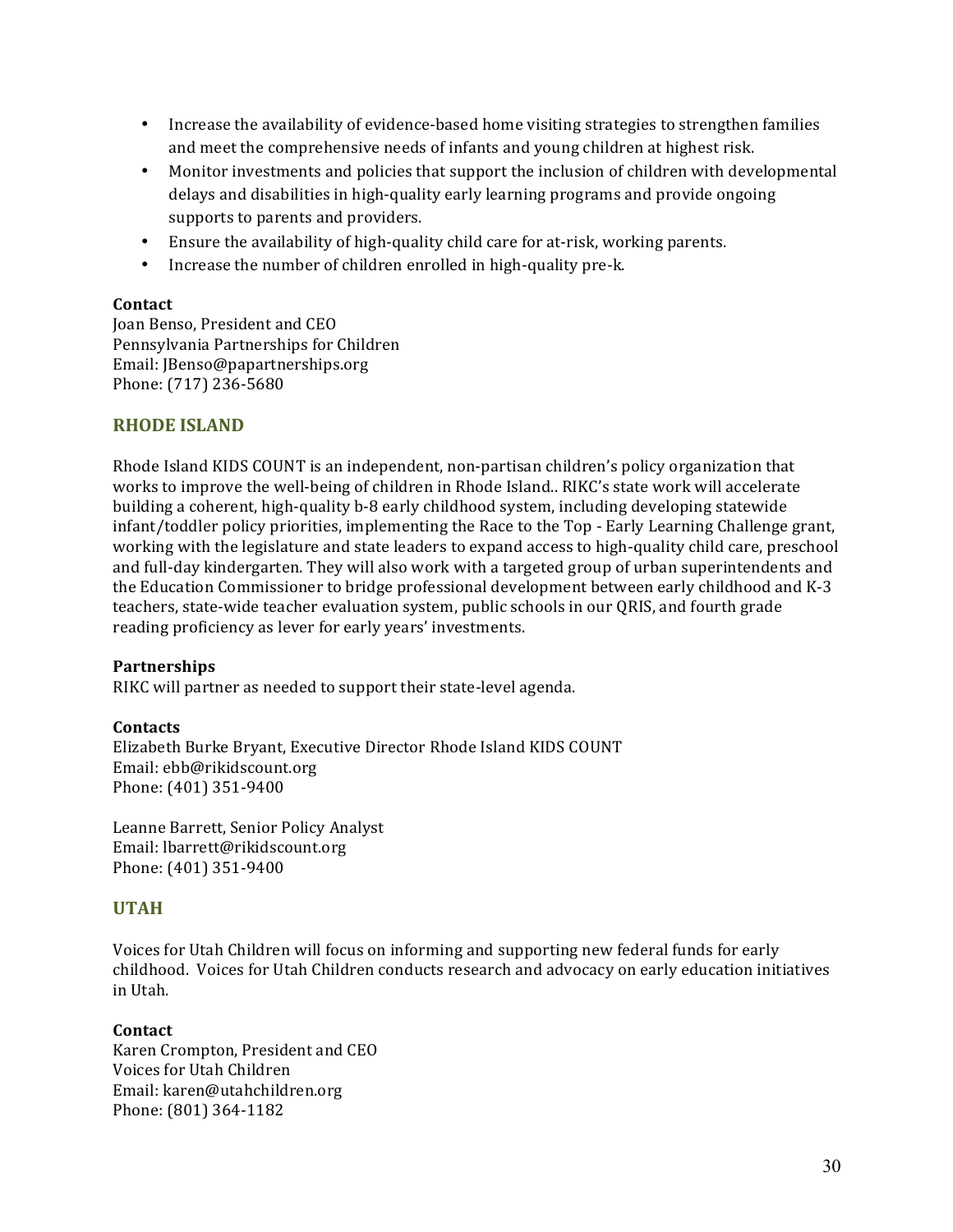## **WASHINGTON**

The Children's Alliance (CA) is a multi-issue advocacy organization that works to improve the well being of children by effective positive changes in public policies, priorities, and programs. The Children's Alliance will promote positive early learning outcomes for children through a range of strategies aimed at encouraging policymakers to increase investments and promote smart early learning policies. With the end of the Race to the Top - Early Learning Challenge grant on the horizon and growing bipartisan interest in increasing quality and educationally oriented programming, the Children's Alliance has an important window of opportunity. Additionally, the WA Supreme Court's McCleary education decision provides a key opportunity for continued pressure to integrate early learning in broader education funding streams. They will conduct a variety of advocacy activities to make the case for increased funding to early learning and to build the champions and bi-partisan support needed to advance these issues. Their major focus will be to work to pass a new version of the Early Start bill that was introduced by the House Appropriations' chair' last year. The bill presents a game-changing opportunity in WA to focus on what benefits children with key funding and strategies. The Children's Alliance also will educate state and federal candidates about early learning opportunities.

### **Partnerships**

The Children's Alliance has strong partnerships in Washington as the organization that staffs the Early Learning Action Alliance.' Some of the key partners include: the WA State Association of Head Start, SEIU, Educare/Puget Sound ESD, Racial Equity Team, Equity in Education Coalition, Thrive by Five WA, Home Visiting Coalition, League of Education Voters, Department of Early Learning. National Partners include the Ounce and CLASP.

#### **Contacts**

Jon Gould, Deputy Director Email:'jgould@childrensalliance.org Phone: (206) 324-0340

### **WISCONSIN**

The Wisconsin Council on Children and Families (WCCF) and Celebrate Children Foundation are the two leading organizations partnering on six areas of work. They will staff the Governor's Early Childhood Advisory Council (ECAC) and encourage development of a roadmap for the state's work; pursue'increased'child'care'payment'rates'and/or'tiered;'and'in'YoungStar'(QRIS)'analyze'program' results and raise \$250,000 in private funding for professional development related to YoungStar. Wisconsin participated in the ZERO TO THREE team meeting and plan to gain broad-based support for recommendations to improve infant-toddler services in health. The partners will increase BadgerCare participation among families (by at least 15,000) and at least 25,000 children. They will work to reduce churning of children and parents in health care and train 2,000 early care and educate practitioners with curriculum on physical activity and healthy diet. The partners will build on their groundbreaking Dane County research report, *Race to Equity*, and will engage key leaders to reduce disparities in Dane County and help other communities analyze racial disparity. WCCF and the Race to Equity Project will engage key leaders in Dane County around the role early childhood'education'can'play'in improving'future'academic'achievement'for'kids'of'color'and' conduct'presentations'or'meetings'with'interested'leaders'and'organizations'throughout'the' county and the state.